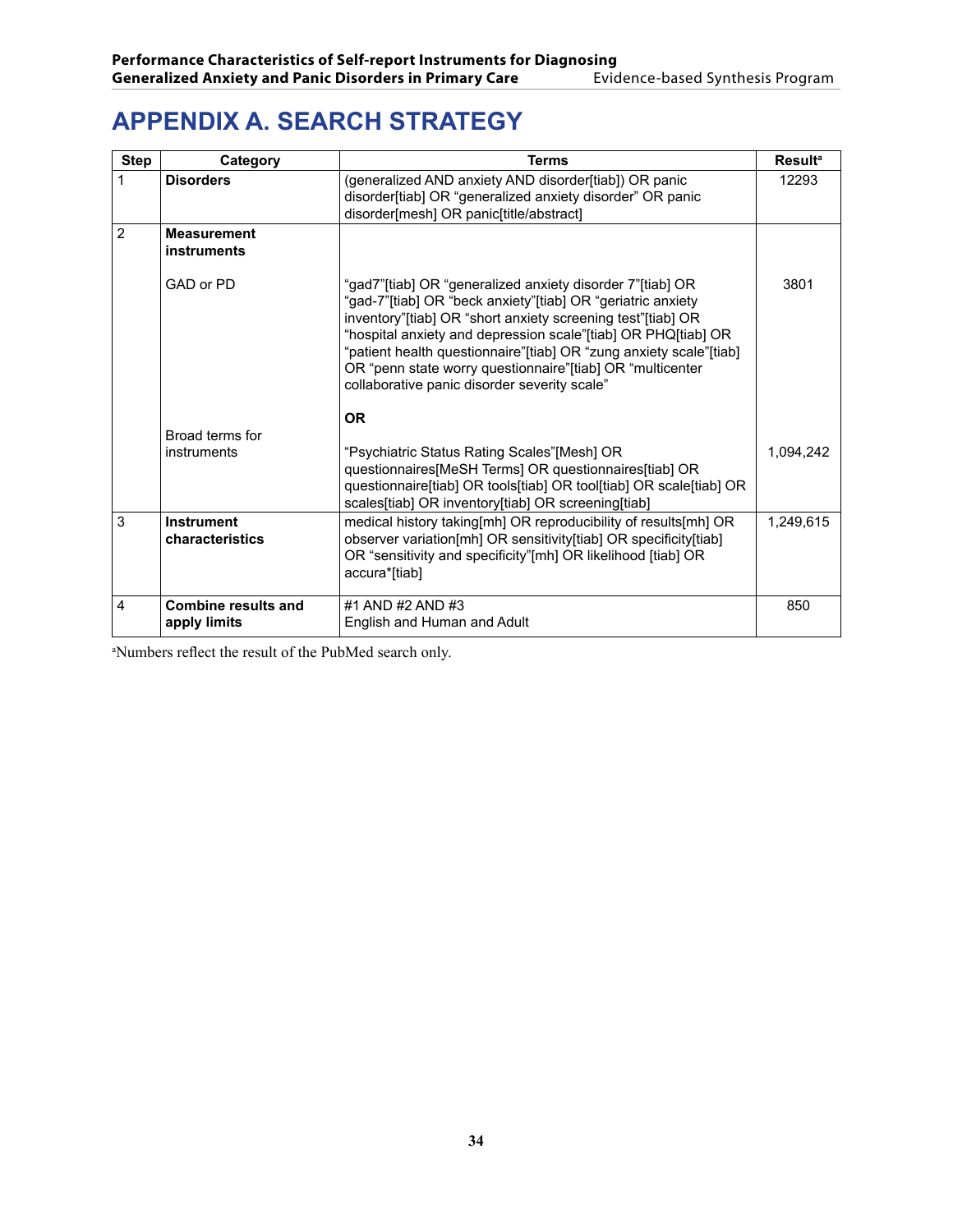# **APPENDIX B. Study Selection Form**

#### **Inclusion criteria:**

- Sample population is adults age  $>18$  years presenting with a somatic symptom or presenting to a medical clinic for a scheduled appointment.
- Setting is primary care (general internal medicine, family medicine, geriatrics) or general medical (emergency department, women's health clinic).
- Intervention is a self-report instrument (index test) designed to screen for or facilitate diagnosis of GAD, PD, or anxiety disorders. The instrument must be feasible in a clinical setting without requiring special equipment and may be performed by a nonexpert.
- Reference standard diagnosis of GAD or PD is made using acceptable criteria (e.g., DSM-III or later, ICD-9 or later) and administered by a trained clinician.
- Study reports a measure of reliability or sensitivity/specificity or the data to calculate at least one of these performance characteristics.
- Study design is prospective comparison of an anxiety questionnaire to a reference standard; reference standard must be applied to all subjects or to a randomly selected subsample that allows correction for verification bias.
- Study must be published in a peer-reviewed publication.

### **Exclusion criteria:**

- Study is a non-English language publication. English language articles that address Spanish version of instruments will be included.
- Study is conducted outside of North America, Western Europe, New Zealand or Australia.
- Study populations are patients with current mental illness (e.g., substance abuse disorder), and screening is for comorbid anxiety disorder.
- Anxiety measure and reference standard are performed by the same individual.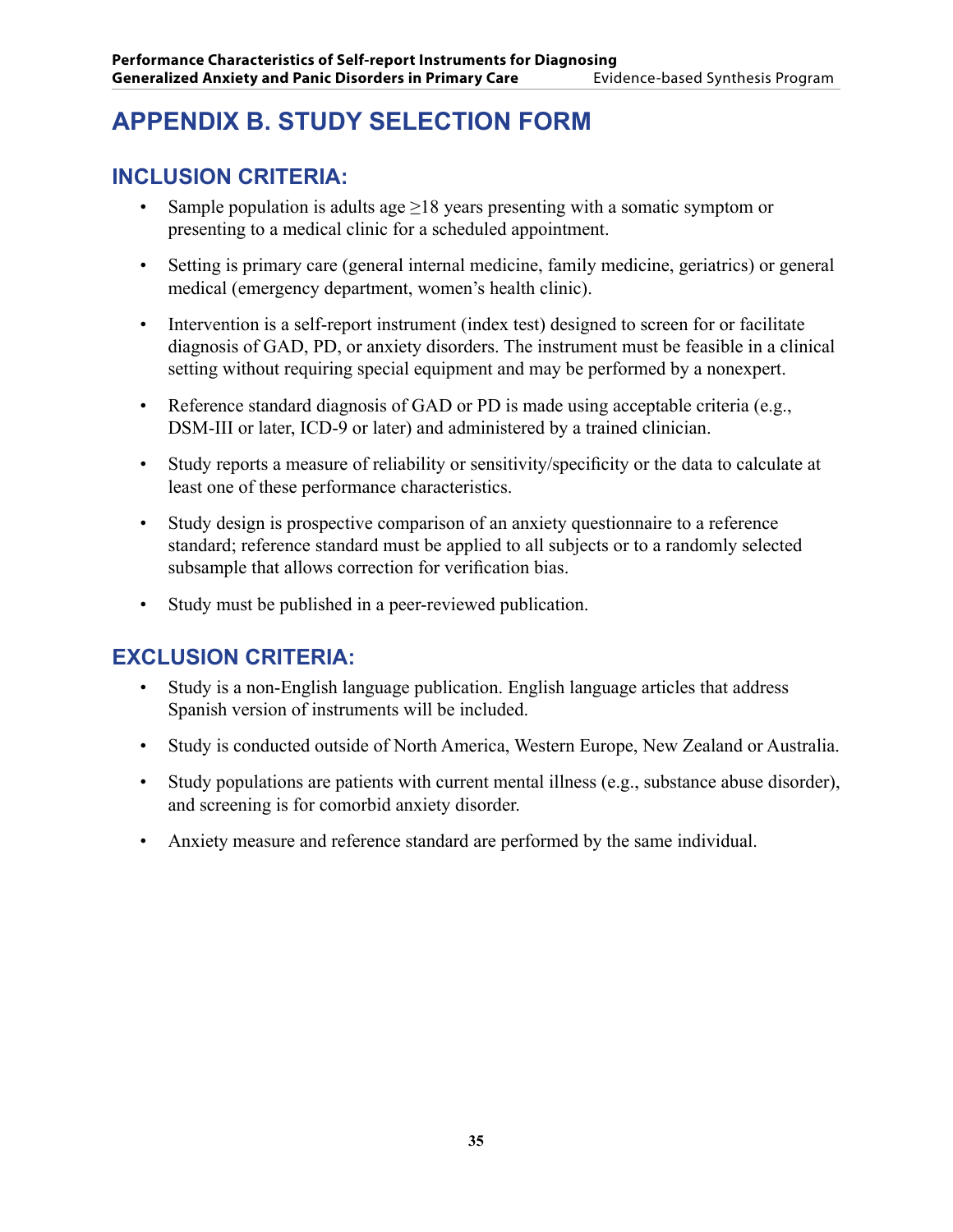# **APPENDIX C. Excluded Studies**

All studies listed below were reviewed in their full-text version and excluded for the reason indicated. An alphabetical reference list follows the table.

| <b>Reference</b>         | Population<br>not of<br>interest | <b>Setting</b><br>not PC,<br>clinic, or<br>ER | No self-<br>reported<br>index<br>test at<br>screening | Reference<br>standard not<br>acceptable | No instrument<br>characteristics<br>data | Design not<br>prospective | Reference<br>standard<br>not applied<br>correctly | <b>Publication</b><br>not English | <b>Screening</b><br>tool not<br>English/<br>Spanish |
|--------------------------|----------------------------------|-----------------------------------------------|-------------------------------------------------------|-----------------------------------------|------------------------------------------|---------------------------|---------------------------------------------------|-----------------------------------|-----------------------------------------------------|
| Andersson, 2004 (422)    |                                  | $\pmb{\times}$                                |                                                       |                                         |                                          |                           |                                                   |                                   |                                                     |
| Andjreu, 2008 (1551)     | $\pmb{\times}$                   |                                               |                                                       |                                         |                                          |                           |                                                   |                                   |                                                     |
| Andreescu, 2008 (124)    |                                  |                                               |                                                       |                                         |                                          | $\mathsf{X}$              |                                                   |                                   |                                                     |
| Apfeldorf, 1994 (1690)   | $\pmb{\times}$                   |                                               |                                                       |                                         |                                          |                           |                                                   |                                   |                                                     |
| Argyropoulos, 2007 (247) |                                  | $\pmb{\times}$                                |                                                       |                                         |                                          |                           |                                                   |                                   |                                                     |
| Austin, 2006 (321)       |                                  | $\overline{X}$                                |                                                       |                                         |                                          |                           |                                                   |                                   |                                                     |
| Baughman, 1994 (2675)    |                                  |                                               | X                                                     |                                         |                                          |                           |                                                   |                                   |                                                     |
| Beck, 1996 (801)         |                                  | X                                             |                                                       |                                         |                                          |                           |                                                   |                                   |                                                     |
| Behar, 2003 (505)        |                                  | $\mathsf X$                                   |                                                       |                                         |                                          |                           |                                                   |                                   |                                                     |
| Berrocal, 2006 (316)     |                                  | $\mathsf X$                                   |                                                       |                                         |                                          |                           |                                                   |                                   |                                                     |
| Berrocal, 2006 (362)     |                                  | $\sf X$                                       |                                                       |                                         |                                          |                           |                                                   |                                   |                                                     |
| Bieling, 1998 (721)      |                                  | $\pmb{\mathsf{X}}$                            |                                                       |                                         |                                          |                           |                                                   |                                   |                                                     |
| Bobes, 2006 (315)        |                                  |                                               |                                                       |                                         |                                          |                           |                                                   | $\mathsf X$                       |                                                     |
| Bucholz, 1991 (2532)     | $\pmb{\times}$                   |                                               |                                                       |                                         |                                          |                           |                                                   |                                   |                                                     |
| Bystritsky, 1996 (810)   |                                  | $\pmb{\times}$                                |                                                       |                                         |                                          |                           |                                                   |                                   |                                                     |
| Clum, 1990 (3010)        | $\pmb{\times}$                   |                                               |                                                       |                                         |                                          |                           |                                                   |                                   |                                                     |
| Connor, 2001 (2399)      | $\mathsf X$                      |                                               |                                                       |                                         |                                          |                           |                                                   |                                   |                                                     |
| Dammen, 1999 (674)       |                                  |                                               |                                                       |                                         |                                          |                           |                                                   | $\mathsf{X}$                      |                                                     |
| Eack, 2006 (1478)        |                                  | $\pmb{\times}$                                |                                                       |                                         |                                          |                           |                                                   |                                   |                                                     |
| Eack, 2008 (149)         |                                  | $\overline{\mathsf{x}}$                       |                                                       |                                         |                                          |                           |                                                   |                                   |                                                     |
| Epstein, 2001 (2417)     |                                  | $\pmb{\times}$                                |                                                       |                                         |                                          |                           |                                                   |                                   |                                                     |
| Farvolden, 2003 (486)    |                                  | $\pmb{\times}$                                |                                                       |                                         |                                          |                           |                                                   |                                   |                                                     |
| Fleet, 1997 (759)        |                                  |                                               |                                                       |                                         |                                          |                           |                                                   | $\overline{X}$                    |                                                     |
| Gladstone, 2005 (345)    | $\boldsymbol{\mathsf{X}}$        |                                               |                                                       |                                         |                                          |                           |                                                   |                                   |                                                     |
| Gloster, 2008 (174)      | $\overline{\mathsf{x}}$          |                                               |                                                       |                                         |                                          |                           |                                                   |                                   |                                                     |
| Jackson, 2007 (243)      |                                  |                                               |                                                       |                                         | $\mathsf X$                              |                           |                                                   |                                   |                                                     |
| Kobak, 1997 (751)        | $\mathsf X$                      |                                               |                                                       |                                         |                                          |                           |                                                   |                                   |                                                     |
| Kuijpers, 2003 (497)     |                                  |                                               |                                                       |                                         |                                          |                           | $\mathsf{X}$                                      |                                   |                                                     |
| Lowe, 2003 (477)         |                                  |                                               |                                                       |                                         |                                          |                           |                                                   |                                   | $\mathsf{X}$                                        |
| Lykouras, 1996 (2256)    |                                  | $\pmb{\times}$                                |                                                       |                                         |                                          |                           |                                                   |                                   |                                                     |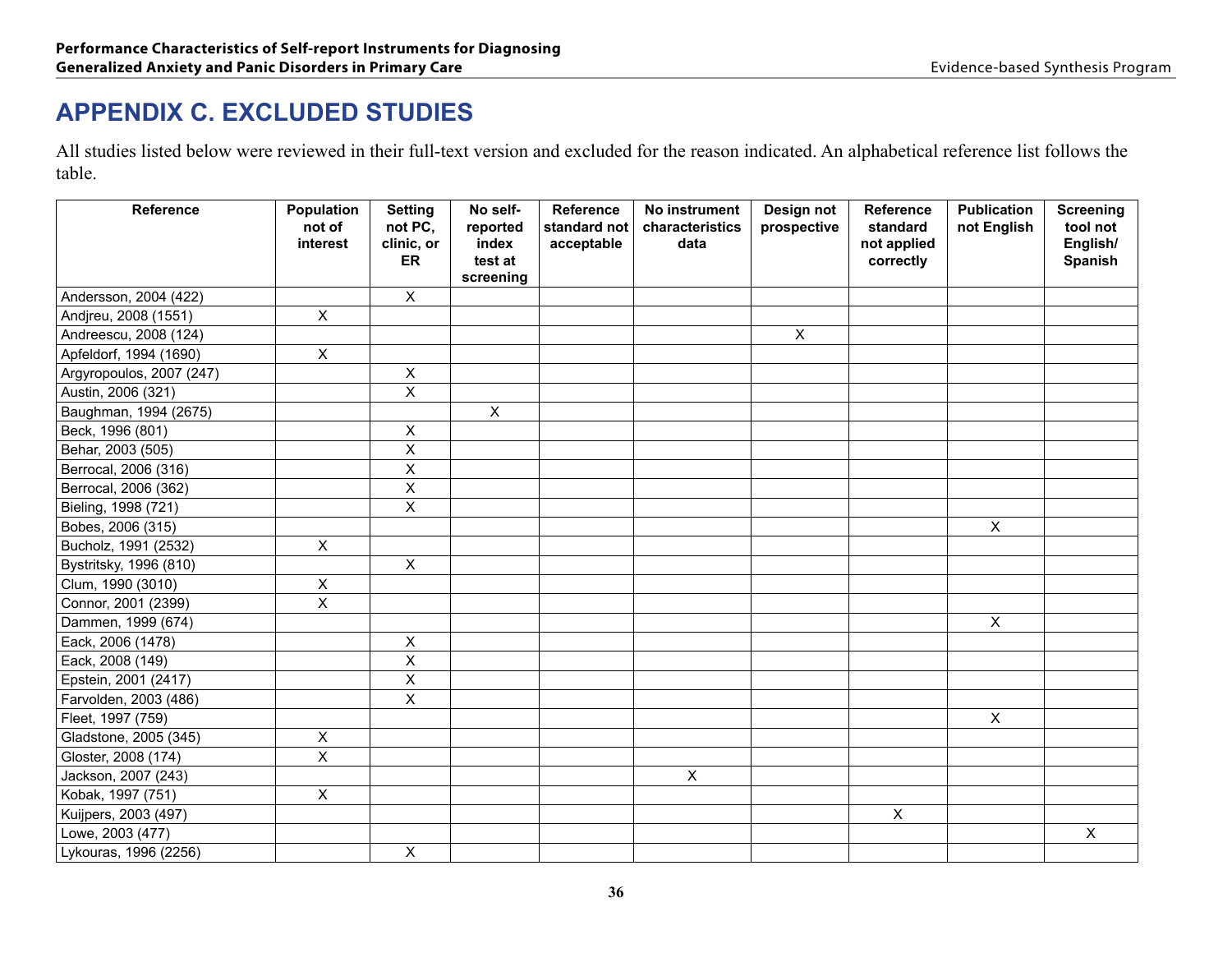| <b>Reference</b>              | Population<br>not of<br>interest | <b>Setting</b><br>not PC,<br>clinic, or<br>ER | No self-<br>reported<br>index<br>test at<br>screening | Reference<br>standard not<br>acceptable | No instrument<br>characteristics<br>data | Design not<br>prospective | <b>Reference</b><br>standard<br>not applied<br>correctly | <b>Publication</b><br>not English | <b>Screening</b><br>tool not<br>English/<br>Spanish |
|-------------------------------|----------------------------------|-----------------------------------------------|-------------------------------------------------------|-----------------------------------------|------------------------------------------|---------------------------|----------------------------------------------------------|-----------------------------------|-----------------------------------------------------|
| McQuaid, 2000 (633)           |                                  |                                               |                                                       |                                         |                                          |                           | X                                                        |                                   |                                                     |
| Means-Christensen 2005 (343)  |                                  |                                               |                                                       | $\pmb{\times}$                          |                                          |                           |                                                          |                                   |                                                     |
| Means-Christensen, 2006 (319) | $\boldsymbol{\mathsf{X}}$        |                                               |                                                       |                                         |                                          |                           |                                                          |                                   |                                                     |
| Meyer, 1990 (946)             |                                  | X                                             |                                                       |                                         |                                          |                           |                                                          |                                   |                                                     |
| Mori, 2003 (3846)             |                                  |                                               |                                                       | $\pmb{\times}$                          |                                          |                           |                                                          |                                   |                                                     |
| Morlock, 2008 (190)           | X                                |                                               |                                                       |                                         |                                          |                           |                                                          |                                   |                                                     |
| Mowry, 1990 (2735)            |                                  | $\pmb{\times}$                                |                                                       |                                         |                                          |                           |                                                          |                                   |                                                     |
| Mussell, 2008 (150)           | $\pmb{\times}$                   |                                               |                                                       |                                         |                                          |                           |                                                          |                                   |                                                     |
| Newman, 2006 (310)            |                                  | $\pmb{\times}$                                |                                                       |                                         |                                          |                           |                                                          |                                   |                                                     |
| Novy, 2001 (587)              | $\pmb{\times}$                   |                                               |                                                       |                                         |                                          |                           |                                                          |                                   |                                                     |
| Olssøn, 2005 (1625)           |                                  |                                               |                                                       | $\mathsf{X}$                            |                                          |                           |                                                          |                                   |                                                     |
| Parker, 1997 (747)            | $\pmb{\times}$                   |                                               |                                                       |                                         |                                          |                           |                                                          |                                   |                                                     |
| Parkerson, 1997 (767)         |                                  |                                               |                                                       | $\pmb{\times}$                          |                                          |                           |                                                          |                                   |                                                     |
| Robinson, 2010 (1021)         |                                  | X                                             |                                                       |                                         |                                          |                           |                                                          |                                   |                                                     |
| Rollman, 2005 (371)           |                                  |                                               |                                                       |                                         |                                          |                           | $\mathsf{X}$                                             |                                   |                                                     |
| Sandin, 1996 (800)            | X                                |                                               |                                                       |                                         |                                          |                           |                                                          |                                   |                                                     |
| Senior, 2007 (3868)           | X                                |                                               |                                                       |                                         |                                          |                           |                                                          |                                   |                                                     |
| Stein, 1999 (2268)            |                                  |                                               |                                                       |                                         |                                          |                           | X                                                        |                                   |                                                     |
| Svanborg, 1994 (872)          | X                                |                                               |                                                       |                                         |                                          |                           |                                                          |                                   |                                                     |
| Vujanovic, 2007 (227)         |                                  |                                               |                                                       | $\pmb{\times}$                          |                                          |                           |                                                          |                                   |                                                     |
| Webb, 2008 (114)              | $\sf X$                          |                                               |                                                       |                                         |                                          |                           |                                                          |                                   |                                                     |
| Weissman, 1998 (735)          |                                  |                                               | X                                                     |                                         |                                          |                           |                                                          |                                   |                                                     |
| Wetherell, 2007 (271)         |                                  | X                                             |                                                       |                                         |                                          |                           |                                                          |                                   |                                                     |
| Yingling, 1993 (886)          |                                  |                                               |                                                       |                                         | $\mathsf{X}$                             |                           |                                                          |                                   |                                                     |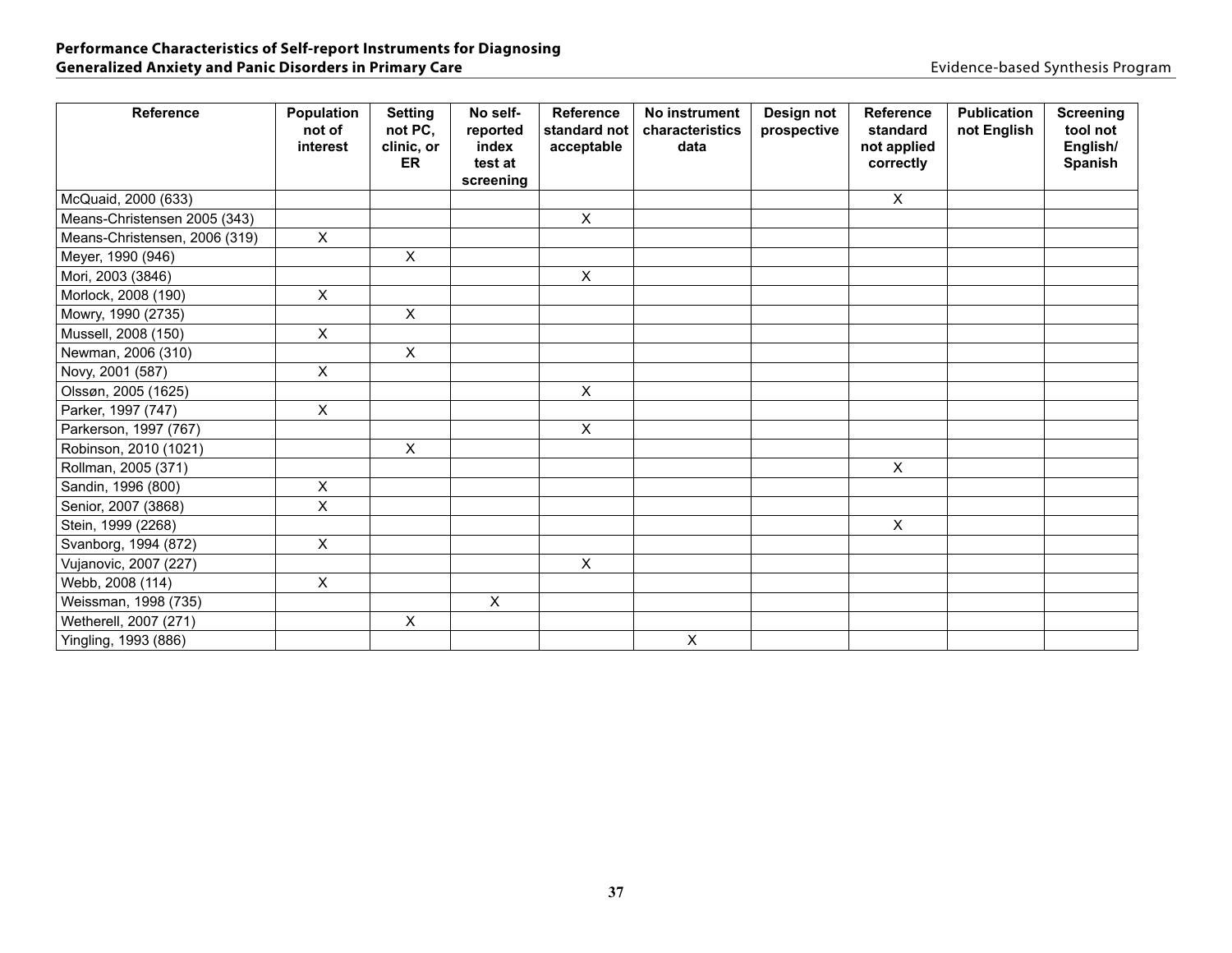#### **List of Excluded Studies**

Andersson G, Carlbring P, Kaldo V, et al. Screening of psychiatric disorders via the Internet. A pilot study with tinnitus patients. *Nord J Psychiatry*. 2004;58(4):287-91.

Andjreu Y, Galdón MJ, Dura E, et al. Psychometric properties of the Brief Symptoms Inventory-18 (BSI-18) in a Spanish sample of outpatients with psychiatric disorders. *Psicothema*. 2008;20(4):844-850.

Andreescu C, Belnap BH, Rollman BL, et al. Generalized anxiety disorder severity scale validation in older adults. *Am J Geriatr Psychiatry*. 2008;16(10):813-8.

Apfeldorf WJ, Shear MK, Leon AC, et al. A brief screen for panic disorder. *Journal of Anxiety Disorders*. 1994;8(1):71-78.

Argyropoulos SV, Ploubidis GB, Wright TS, et al. Development and validation of the Generalized Anxiety Disorder Inventory (GADI). *J Psychopharmacol*. 2007;21(2):145-52.

Austin DW, Richards JC, Klein B. Modification of the Body Sensations Interpretation Questionnaire (BSIQ-M): validity and reliability. *Journal of Anxiety Disorders*. 2006;20(2):237-51.

Baughman OL. Rapid diagnosis and treatment of anxiety and depression in primary care: The somatizing patient. *The Journal of Family Practice*. 1994;39(4):373-378.

Beck JG, Stanley MA, Zebb BJ. Characteristics of generalized anxiety disorder in older adults: a descriptive study. *Behav Res Ther*. 1996;34(3):225-34.

Behar E, Alcaine O, Zuellig AR, et al. Screening for generalized anxiety disorder using the Penn State Worry Questionnaire: a receiver operating characteristic analysis. *J Behav Ther Exp Psychiatry*. 2003;34(1):25-43.

Berrocal C, Ruiz Moreno M, Merchan P, et al. The Mood Spectrum Self-Report: validation and adaptation into Spanish. *Depress Anxiety*. 2006;23(4):220-35.

Berrocal C, Ruiz Moreno MA, Gil Villa M, et al. Multidimensional assessment of the Panic-Agoraphobic Spectrum: reliability and validity of the Spanish version of the PAS-SR. *Journal of Anxiety Disorders*. 2006;20(5):562-79.

Bieling PJ, Antony MM, Swinson RP. The State-Trait Anxiety Inventory, Trait version: structure and content re-examined. *Behav Res Ther*. 1998;36(7-8):777-88.

Bobes J, Garcia-Calvo C, Prieto R, et al. Psychometric properties of the Spanish version of the screening scale for DSM-IV Generalized Anxiety Disorder of Carroll and Davidson. *Actas Esp Psiquiatr*. 2006;34(2):83-93.

Bucholz KK, Robins LN, Shayka JJ, et al. Performance of two forms of a computer psychiatric screening interview: Version I of the DISSI. *J Psychiatr Res*. 1991;25(3):117-129.

Bystritsky A, Waikar SV, Vapnik T. Fourdimensional Anxiety and Depression Scale: a preliminary psychometric report. *Anxiety*. 1996;2(1):47-50.

Clum GA, Broyles S, Borden J, et al. Validity and reliability of the panic attack symptoms and cognitions questionnaires. *Journal of Psychopathology and Behavioral Assessment*. 1990;12(3):233-245.

Connor KM, Kobak KA, Churchill LE, et al. Mini-SPIN: A brief screening assessment for generalized social anxiety disorder. *Depress Anxiety*. 2001;14(2):137-140.

Dammen T, Ekeberg O, Arnesen H, et al. The detection of panic disorder in chest pain patients. *Gen Hosp Psychiatry*. 1999;21(5):323-32.

Eack SM, Greeno CG, Lee B-J. Limitations of the Patient Health Questionnaire in Identifying Anxiety and Depression in Community Mental Health: Many Cases are Undetected. *Research on Social Work Practice*. 2006;16(6):625-631.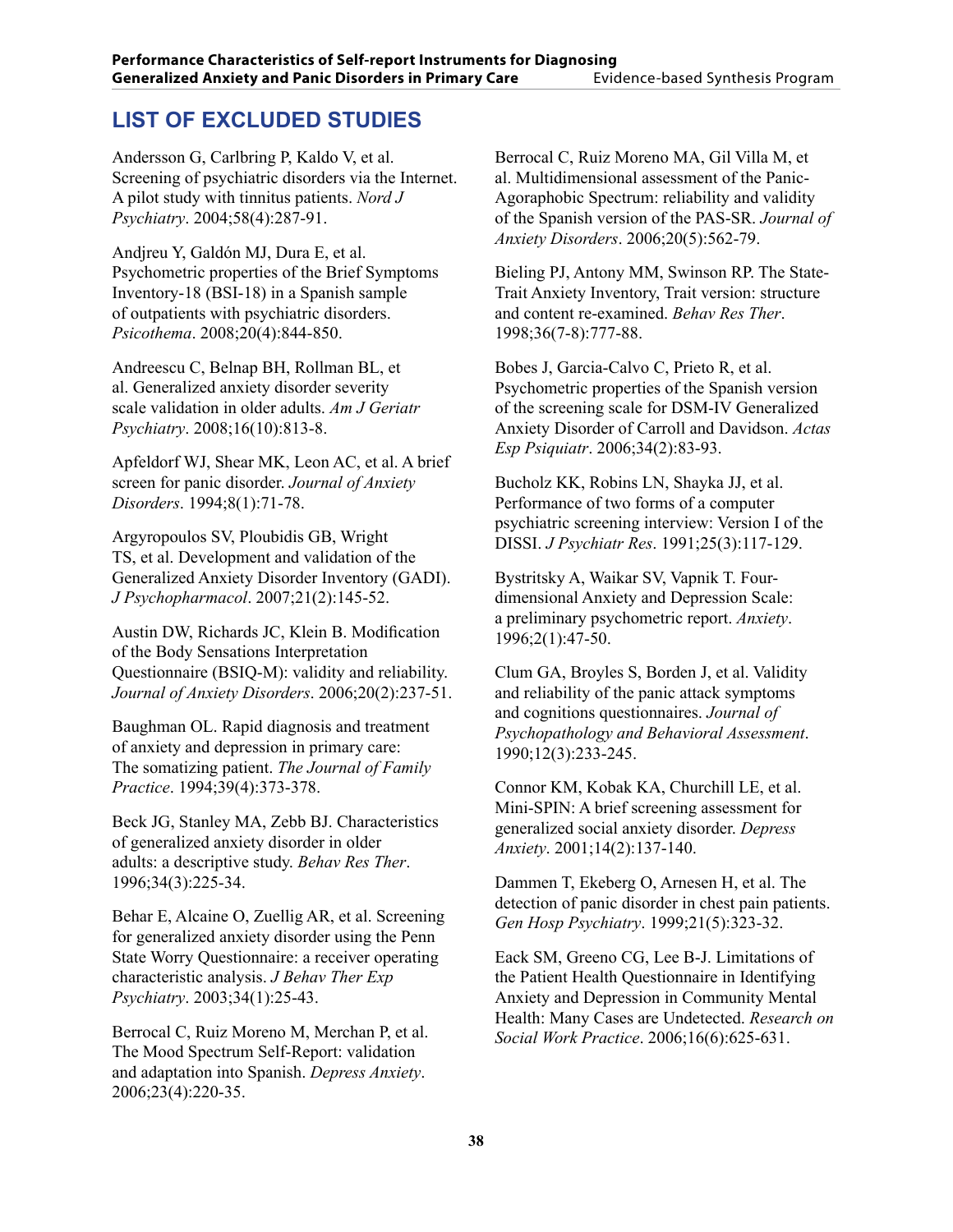Eack SM, Singer JB, Greeno CG. Screening for anxiety and depression in community mental health: the beck anxiety and depression inventories. *Community Ment Health J*. 2008;44(6):465-74.

Epstein JF, Barker PR, Kroutil LA. Mode effects in self-reported mental health data. *Public Opin Q*. 2001;65(4):529-549.

Farvolden P, McBride C, Bagby RM, et al. A Web-based screening instrument for depression and anxiety disorders in primary care. *J Med Internet Res*. 2003;5(3):e23.

Fleet RP, Dupuis G, Marchand A, et al. Detecting panic disorder in emergency department chest pain patients: a validated model to improve recognition. *Ann Behav Med*. 1997;19(2):124-31.

Gladstone GL, Parker GB, Mitchell PB, et al. A Brief Measure of Worry Severity (BMWS): personality and clinical correlates of severe worriers. *Journal of Anxiety Disorders*. 2005;19(8):877-92.

Gloster AT, Rhoades HM, Novy D, et al. Psychometric properties of the Depression Anxiety and Stress Scale-21 in older primary care patients. *J Affect Disord*. 2008;110(3):248-59.

Jackson JL, Passamonti M, Kroenke K. Outcome and impact of mental disorders in primary care at 5 years. *Psychosom Med*. 2007;69(3):270-6.

Kobak KA, Taylor LH, Dottl SL, et al. Computerized screening for psychiatric disorders in an outpatient community mental health clinic. *Psychiatr Serv*. 1997;48(8):1048-57.

Kuijpers PM, Denollet J, Lousberg R, et al. Validity of the hospital anxiety and depression scale for use with patients with noncardiac chest pain. *Psychosomatics*. 2003;44(4):329-35.

Lowe B, Grafe K, Zipfel S, et al. Detecting panic disorder in medical and psychosomatic outpatients: comparative validation of the Hospital Anxiety and Depression Scale, the Patient Health Questionnaire, a screening question, and physicians' diagnosis. *J Psychosom Res*. 2003;55(6):515-9.

Lykouras L, Adrachta D, Kalfakis N, et al. GHQ-28 as an aid to detect mental disorders in neurological inpatients. *Acta Psychiatr Scand*. 1996;93(3):212-216.

McQuaid JR, Stein MB, McCahill M, et al. Use of brief psychiatric screening measures in a primary care sample. *Depress Anxiety*. 2000;12(1):21-9.

Means-Christensen AJ, Arnau RC, Tonidandel AM, et al. An efficient method of identifying major depression and panic disorder in primary care. *J Behav Med*. 2005;28(6):565-72.

Means-Christensen AJ, Sherbourne CD, Roy-Byrne PP, et al. Using five questions to screen for five common mental disorders in primary care: diagnostic accuracy of the Anxiety and Depression Detector. *Gen Hosp Psychiatry*. 2006;28(2):108-18.

Meyer TJ, Miller ML, Metzger RL, et al. Development and validation of the Penn State Worry Questionnaire. *Behav Res Ther*. 1990;28(6):487-95.

Mori DL, Lambert JF, Niles BL, et al. The BAI–PC as a Screen for Anxiety, Depression, and PTSD in Primary Care. *Journal of Clinical Psychology in Medical Settings*. 2003;10(3):187- 192.

Morlock RJ, Williams VS, Cappelleri JC, et al. Development and evaluation of the Daily Assessment of Symptoms - Anxiety (DAS-A) scale to evaluate onset of symptom relief in patients with generalized anxiety disorder. *J Psychiatr Res*. 2008;42(12):1024-36.

Mowry BJ, Burvill PW. Screening the elderly in the community for psychiatric disorder. *Aust N Z J Psychiatry*. 1990;24(2):203-206.

Mussell M, Kroenke K, Spitzer RL, et al. Gastrointestinal symptoms in primary care: prevalence and association with depression and anxiety. *J Psychosom Res*. 2008;64(6):605-12.

Newman MG, Holmes M, Zuellig AR, et al. The reliability and validity of the panic disorder selfreport: a new diagnostic screening measure of panic disorder. *Psychol Assess*. 2006;18(1):49-61.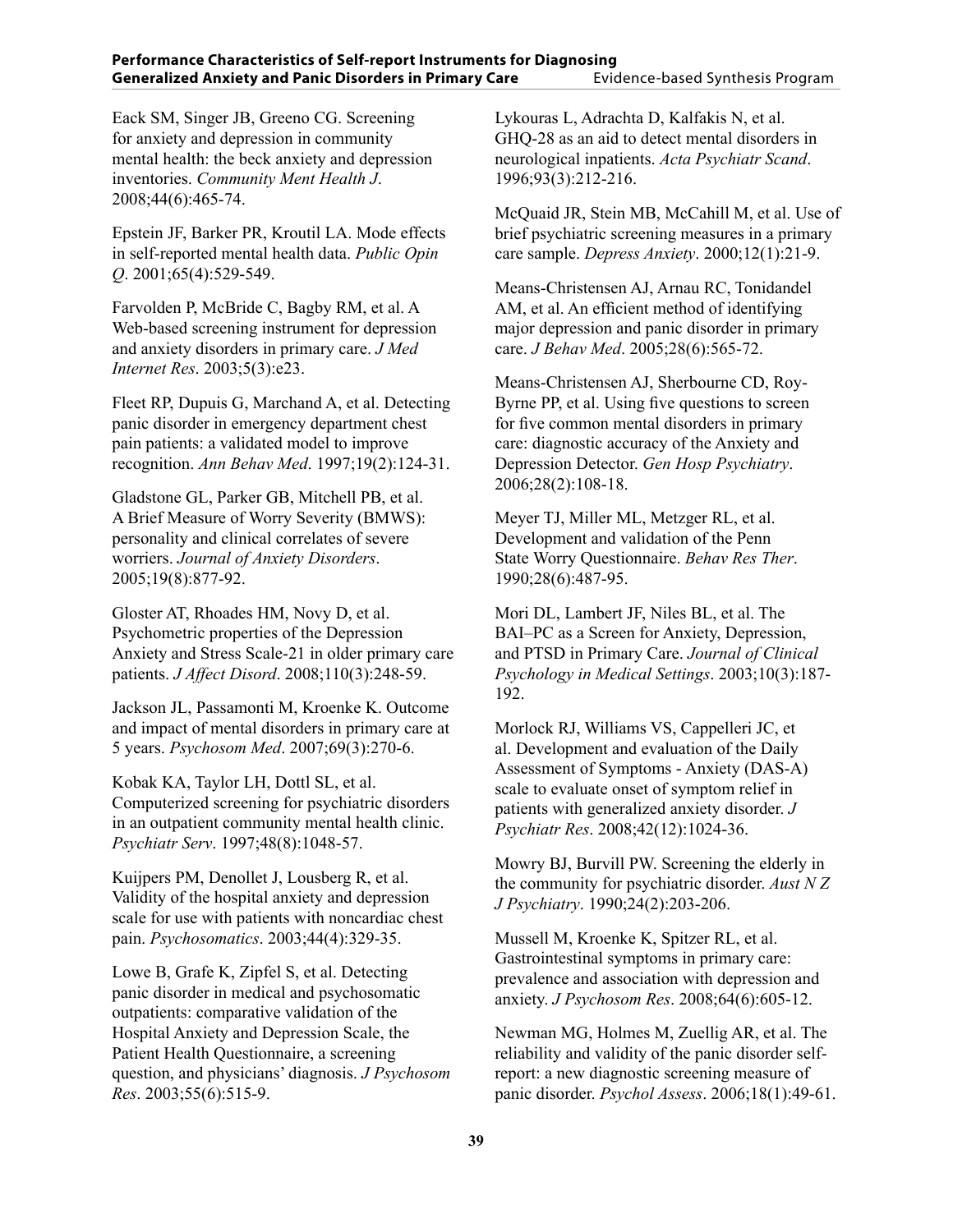Novy DM, Stanley MA, Averill P, et al. Psychometric comparability of English- and Spanish-language measures of anxiety and related affective symptoms. *Psychol Assess*. 2001;13(3):347-55.

Olssøn I, Mykletun A, Dahl AA. The hospital anxiety and depression rating scale: A crosssectional study of psychometrics and case finding abilities in general practice. *BMC Psychiatry*. 2005;5.

Parker G, Roussos J, Hadzi-Pavlovic D, et al. The development of a refined measure of dysfunctional parenting and assessment of its relevance in patients with affective disorders. *Psychol Med*. 1997;27(5):1193-203.

Parkerson GR, Jr., Broadhead WE. Screening for anxiety and depression in primary care with the Duke Anxiety-Depression Scale. *Fam Med*. 1997;29(3):177-81.

Robinson CM, Klenck SC, Norton PJ. Psychometric properties of the Generalized Anxiety Disorder Questionnaire for DSM-IV among four racial groups. *Cognitive Behaviour Therapy*. 2010;39(4):251-261.

Rollman BL, Belnap BH, Mazumdar S, et al. Symptomatic severity of PRIME-MD diagnosed episodes of panic and generalized anxiety disorder in primary care. *J Gen Intern Med*. 2005;20(7):623-8.

Senior, A.C, Kunik, M.E, Rhoades, H.M, et al. Utility of telephone assessments in an older adult population. *Psychol Aging.* 2007:22(2): p. 392-7.

Sandin B, Chorot P, McNally RJ. Validation of the Spanish version of the Anxiety Sensitivity Index in a clinical sample. *Behav Res Ther*. 1996;34(3):283-90.

Stein MB, Jang KL, Livesley WJ. Heritability of anxiety sensitivity: A twin study. *The American Journal of Psychiatry*. 1999;156(2):246-251.

Svanborg P, Asberg M. A new self-rating scale for depression and anxiety states based on the Comprehensive Psychopathological Rating Scale. *Acta Psychiatr Scand*. 1994;89(1):21-8.

Vujanovic AA, Arrindell WA, Bernstein A, et al. Sixteen-item Anxiety Sensitivity Index: confirmatory factor analytic evidence, internal consistency, and construct validity in a young adult sample from the Netherlands. *Assessment*. 2007;14(2):129-43.

Webb SA, Diefenbach G, Wagener P, et al. Comparison of self-report measures for identifying late-life generalized anxiety in primary care. *J Geriatr Psychiatry Neurol*. 2008;21(4):223-31.

Weissman MM, Broadhead WE, Olfson M, et al. A diagnostic aid for detecting (DSM-IV) mental disorders in primary care. *Gen Hosp Psychiatry*. 1998;20(1):1-11.

Wetherell JL, Birchler GD, Ramsdell J, et al. Screening for generalized anxiety disorder in geriatric primary care patients. *Int J Geriatr Psychiatry*. 2007;22(2):115-23.

Yingling KW, Wulsin LR, Arnold LM, et al. Estimated prevalences of panic disorder and depression among consecutive patients seen in an emergency department with acute chest pain. *J Gen Intern Med*. 1993;8(5):231-5.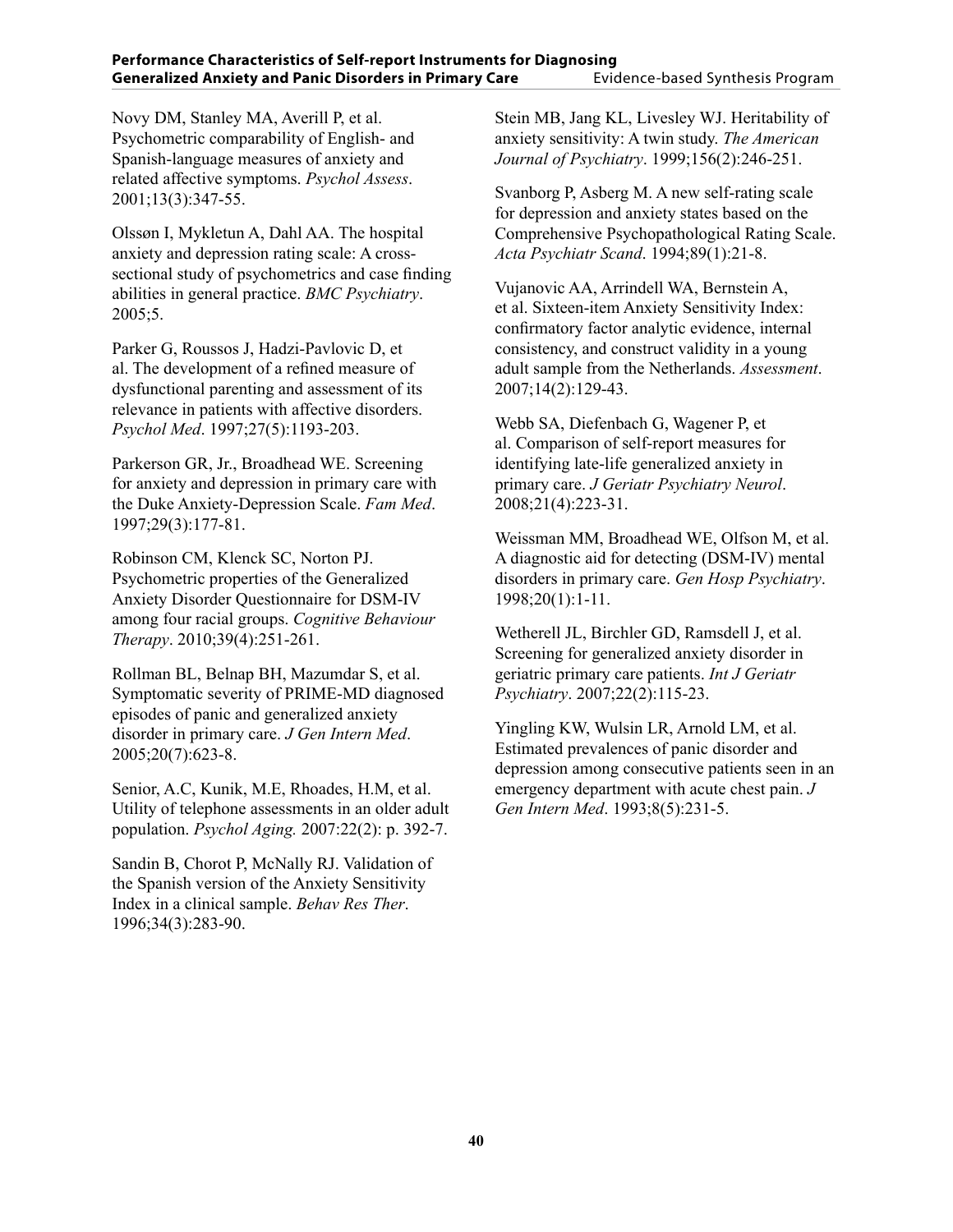# **APPENDIX D. Data Extraction Form**

|                                                                                                                                          | Data abstraction for anxiety screening in primary care |                                                                                                  |           |           |
|------------------------------------------------------------------------------------------------------------------------------------------|--------------------------------------------------------|--------------------------------------------------------------------------------------------------|-----------|-----------|
| Reviewer initials<br>First Author:<br>Primary study: 1) Yes 2) No.                                                                       | Endnote ref #:<br>Year Published:                      | Linked study: 1) Yes<br>2) No                                                                    | Country:  |           |
| I) Study setting<br>1) Outpatient primary care clinic<br>3)ER                                                                            | 4) OB/ GYN or women's health                           | 2) Specialty clinic (specify):                                                                   |           | Comments: |
| 1)Chest pain                                                                                                                             | 2)Unselected                                           | II) Patient presentation: Did the patients present with a physical symptoms<br>3) Other Symptom: |           | 4) NR-99  |
| III) Type of setting<br>1) Academic<br>4) Other (specify):                                                                               | NR-99<br>2) Community                                  | 3) Mixed                                                                                         | Comments: |           |
| IV) VA clinics                                                                                                                           | <b>NR-99</b>                                           | 1) Only VA                                                                                       | 2) Mixed  | 3) No VA  |
| V) Selection of population for screening<br>1) Random<br>4) Other (specify)                                                              | 2)Consecutive                                          | NR-99<br>3)Convenience                                                                           | Comments: |           |
| VI) Selection of population for criterion standard<br>1) Random<br>4) Other (specify)                                                    | 2)Consecutive                                          | NR-99<br>3)Convenience                                                                           | Comments: |           |
| VII) Description of study population<br>Potentially eligible:<br>Met eligibility criteria:<br>Screened:<br>Completed criterion standard: | $N =$<br>$N =$<br>$N =$                                | NR-99                                                                                            | Comments: |           |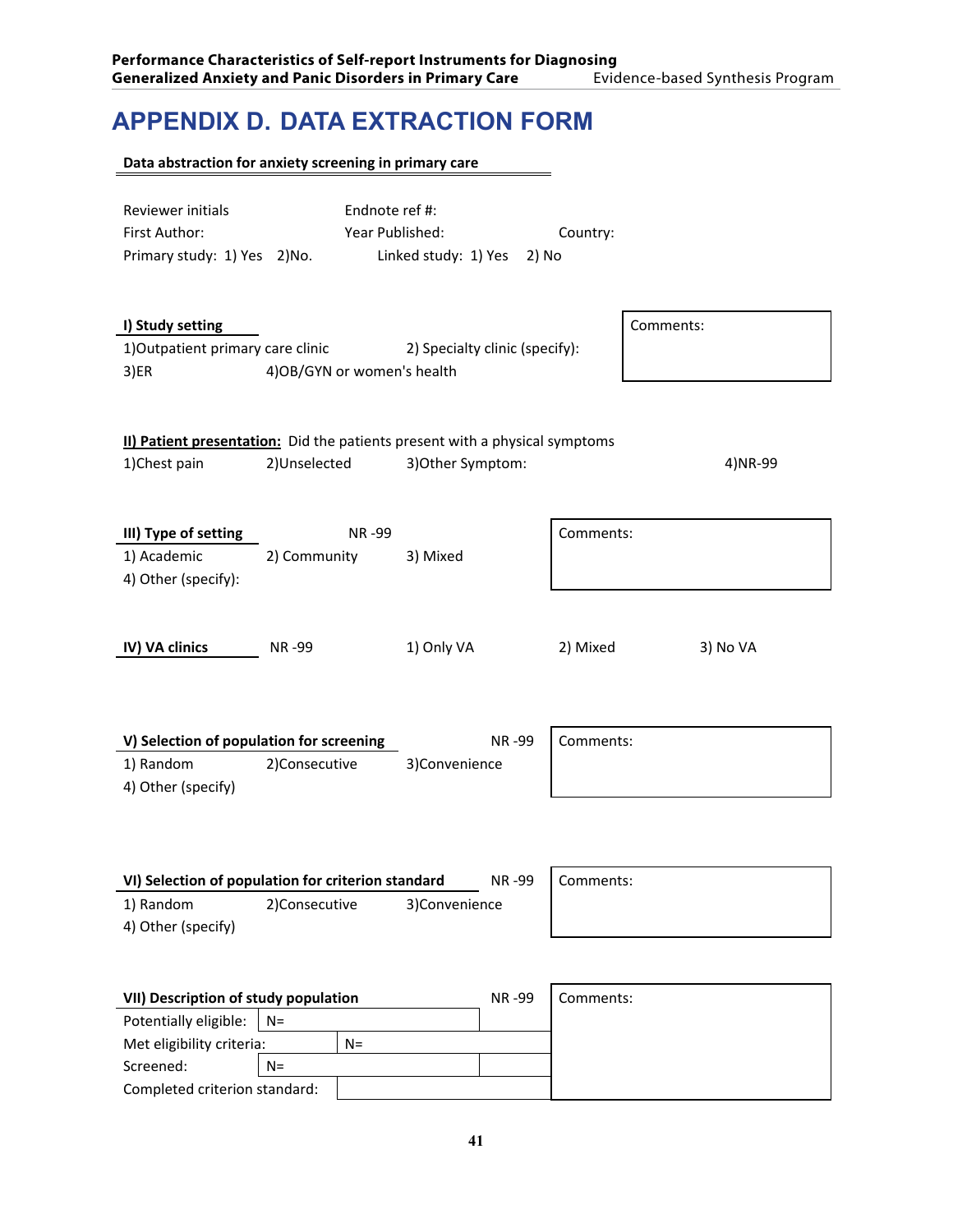| Performance Characteristics of Self-report Instruments for Diagnosing |                                  |
|-----------------------------------------------------------------------|----------------------------------|
| Generalized Anxiety and Panic Disorders in Primary Care               | Evidence-based Synthesis Program |

| VIII) Age<br>Mean age (SD)<br>Age range:                                         | <b>NR-99</b> | (Age is for results not for selection)<br>Comments: |
|----------------------------------------------------------------------------------|--------------|-----------------------------------------------------|
| IX) Gender<br>Male $(n)$ =<br>Female $(n)$ =                                     | <b>NR-99</b> | Comments:                                           |
| X) Ethnicity<br>1) Caucasian N=<br>3) Hispanic $N =$<br>5) Other N=<br>Comments: | <b>NR-99</b> | 2) Black $N=$<br>4) Asian N=                        |
| XI) Education<br>Mean years completed (±SD):<br>Other measures:                  | <b>NR-99</b> | Comments:                                           |

#### XII) Name of the screening instrument (specify version and number when applicable: eg GAD-7 OR GAD-2)

the contract of the contract of the contract of the contract of the contract of the contract of the contract of

| XIII) Methods of administration of screening test                                                                    |                             | <b>NR-99</b> |                     |  |  |  |
|----------------------------------------------------------------------------------------------------------------------|-----------------------------|--------------|---------------------|--|--|--|
| 1) Self-administered                                                                                                 | 2) Interviewer administered |              | 3) Via telephone    |  |  |  |
| 4) Computer assisted                                                                                                 | 5) Other (specify):         |              |                     |  |  |  |
|                                                                                                                      |                             |              |                     |  |  |  |
| XIV) What was the criterion standard                                                                                 |                             | <b>NR-99</b> |                     |  |  |  |
| 1) DSM IV<br>2) DSM IIIR                                                                                             | 3) DSM III                  |              | 4) ICD 9/10         |  |  |  |
| 5) Research diagnostic criteria (RDC)<br>6) Other (specify)                                                          |                             |              |                     |  |  |  |
| XV) Method used to determining standard                                                                              |                             | <b>NR-99</b> |                     |  |  |  |
| 3)CIDI<br>1) SCID<br>2)DIS                                                                                           | $4)$ DSM3/4                 | 5) ADIS      | 6) Other (specify): |  |  |  |
|                                                                                                                      |                             |              |                     |  |  |  |
| XVI) Medical comorbidity: specific diseases or average measures<br>1) Yes<br><b>NR-99</b><br>List top 3 or measures: |                             |              |                     |  |  |  |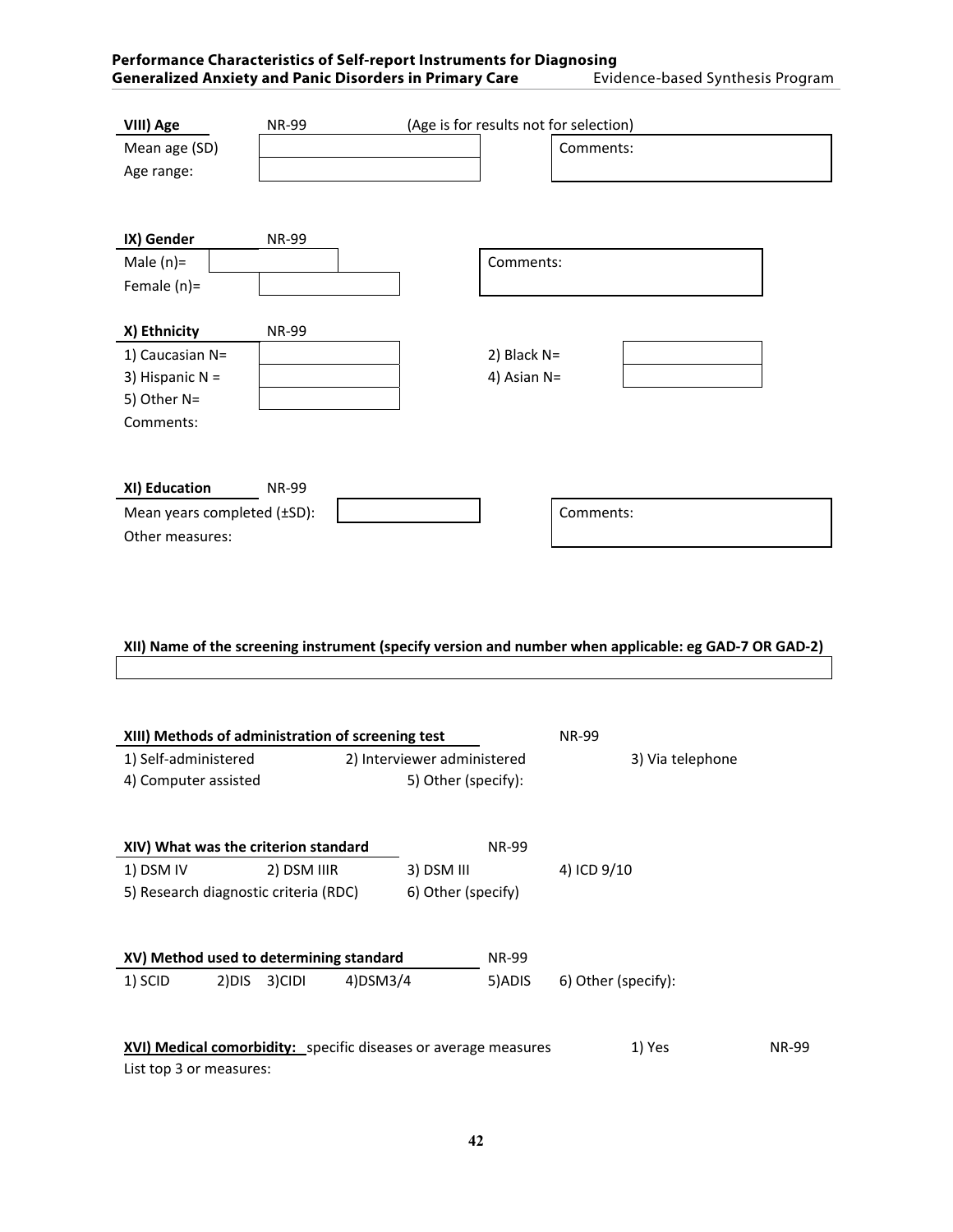| XVII) Psychiatric comorbidity |          | 1) Yes |       | <b>NR-99</b> |        |     |      |     |          |
|-------------------------------|----------|--------|-------|--------------|--------|-----|------|-----|----------|
|                               | Excluded | (1)    | < 10% | (2)          | 10-25% | (3) | >25% | (4) | NR (-99) |
| Depression                    |          |        |       |              |        |     |      |     |          |
| <b>PTSD</b>                   |          |        |       |              |        |     |      |     |          |
| Substance abuse               |          |        |       |              |        |     |      |     |          |
| Social anxiety                |          |        |       |              |        |     |      |     |          |
| GAD                           |          |        |       |              |        |     |      |     |          |
| PD                            |          |        |       |              |        |     |      |     |          |
| Other (                       |          |        |       |              |        |     |      |     |          |
| Other (                       |          |        |       |              |        |     |      |     |          |

#### **XVIII) Other measures:**

| Responsiveness:          | <b>NR-99</b> |
|--------------------------|--------------|
| Test retest reliability: | <b>NR-99</b> |

#### **RESULTS**

Total sample/ Subgroup . If subgroup, specify: Test used to detect  $1)$ GAD 2)PD 3) Both Results for multiple cutoffs given: 1) Yes 2)No Cutoff picked a priori? 1)Yes 2) No



| Results for multiple cutons given. | <b>LIICJ</b> | <u>211 V V</u> |
|------------------------------------|--------------|----------------|
| Same as traditional cutoff:        | 1) Yes       | 2) No          |
|                                    |              |                |

pos neg Other measures, eg sensitivity, PPV, LR: (give 95% CI or NR‐99 )

| pos                    |        |         | Statistic:                         | Data | 95% CI |
|------------------------|--------|---------|------------------------------------|------|--------|
| $\cos$                 |        |         |                                    |      |        |
| neg                    |        |         |                                    |      |        |
| $\cos$                 |        |         |                                    |      |        |
|                        |        |         |                                    |      |        |
|                        |        |         |                                    |      |        |
| <b>Data validated?</b> | 1) Yes | $2)$ No | Data adjusted for sampling: 1) Yes |      | 2) No  |

Total sample/ Subgroup . If subgroup, specify: 2) Test used to detect 1)GAD 2)PD 3) Both Results for multiple cutoffs given: 1) Yes 2)No Cutoff picked a priori? 1)Yes 2) No Same as traditional cutoff: 1) Yes 2) No Gold standard ↓

pos neg Other Measures., eg sensitivity, PPV, LR: (give 95% CI or NR‐99 ) pos Statistic: Data 95% CI co= ( ) neg co= ( ) **Data validated?** 1) Yes 2) No **Data adjusted for sampling:** 1) Yes 2) No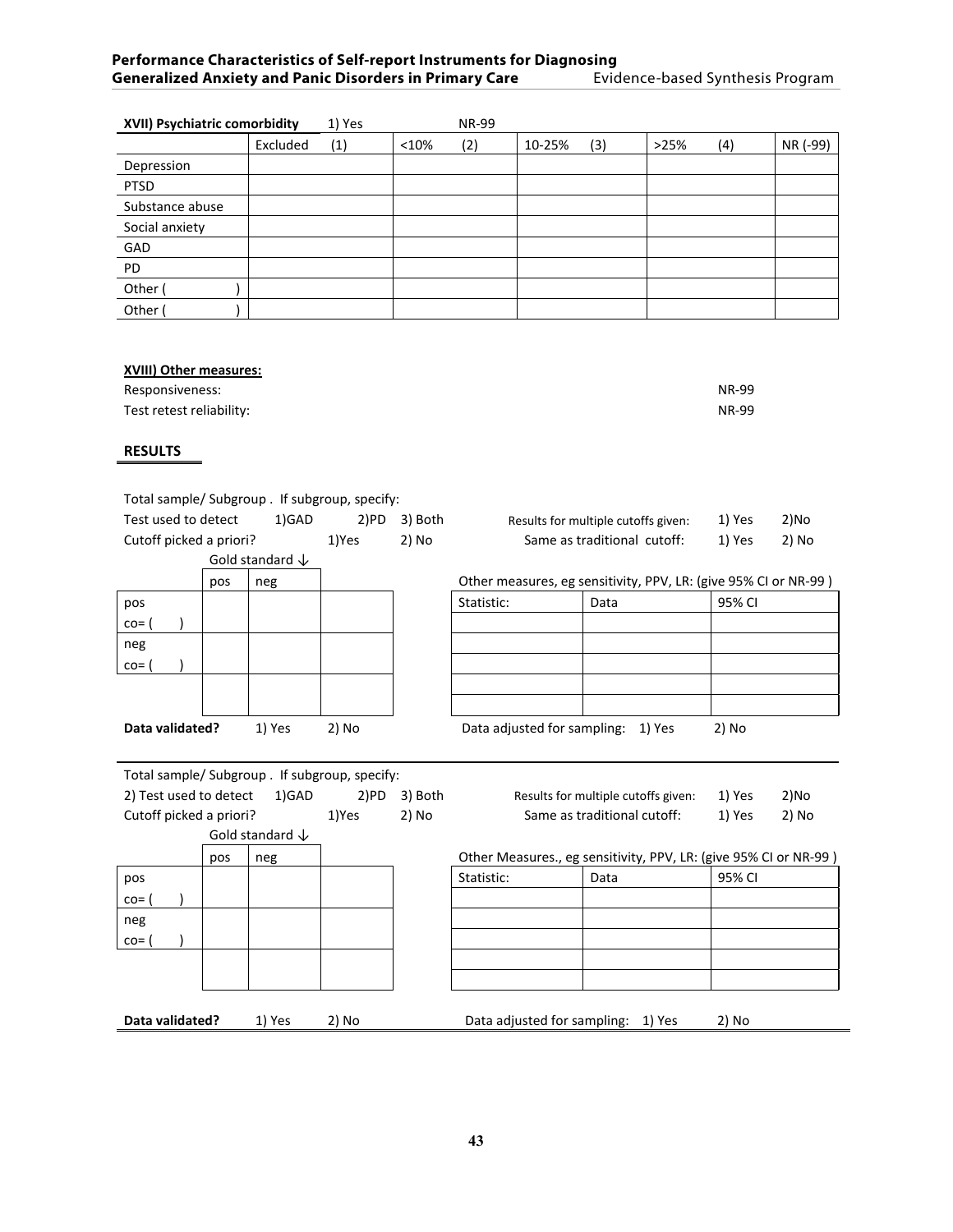| Performance Characteristics of Self-report Instruments for Diagnosing |                                  |  |  |  |  |
|-----------------------------------------------------------------------|----------------------------------|--|--|--|--|
| <b>Generalized Anxiety and Panic Disorders in Primary Care</b>        | Evidence-based Synthesis Program |  |  |  |  |

| Total sample/ Subgroup . If subgroup, specify: |     |                            |         |                                     |                                                |        |                                                                  |        |       |
|------------------------------------------------|-----|----------------------------|---------|-------------------------------------|------------------------------------------------|--------|------------------------------------------------------------------|--------|-------|
| Test used to detect<br>1)GAD                   |     | 2)PD                       | 3) Both | Results for multiple cutoffs given: |                                                | 1) Yes | 2)No                                                             |        |       |
| Cutoff picked a priori?                        |     |                            | 1)Yes   | 2) No                               |                                                |        | Same as traditional cutoff:                                      | 1) Yes | 2) No |
|                                                |     | Gold standard $\downarrow$ |         |                                     |                                                |        |                                                                  |        |       |
|                                                | pos | neg                        |         |                                     |                                                |        | Other Measures., eg sensitivity, PPV, LR: (give 95% CI or NR-99) |        |       |
| pos                                            |     |                            |         |                                     | Statistic:                                     |        | Data                                                             | 95% CI |       |
| $\text{co}$                                    |     |                            |         |                                     |                                                |        |                                                                  |        |       |
| neg                                            |     |                            |         |                                     |                                                |        |                                                                  |        |       |
| $\cos$                                         |     |                            |         |                                     |                                                |        |                                                                  |        |       |
|                                                |     |                            |         |                                     |                                                |        |                                                                  |        |       |
|                                                |     |                            |         |                                     |                                                |        |                                                                  |        |       |
| Data validated?<br>1) Yes                      |     | 2) No                      |         |                                     |                                                |        |                                                                  |        |       |
|                                                |     |                            |         |                                     |                                                |        |                                                                  |        |       |
| Total sample/ Subgroup . If subgroup, specify: |     |                            |         |                                     |                                                |        |                                                                  |        |       |
| Test used to detect                            |     | 1)GAD                      | 2)PD    | 3) Both                             |                                                |        | Results for multiple cutoffs given:                              | 1) Yes | 2)No  |
| Cutoff picked a priori?                        |     |                            | 1)Yes   | 2) No                               | Same as traditional cutoff:<br>1) Yes<br>2) No |        |                                                                  |        |       |
|                                                |     | Gold standard $\downarrow$ |         |                                     |                                                |        |                                                                  |        |       |
|                                                | pos | neg                        |         |                                     |                                                |        | Other Measures., eg sensitivity, PPV, LR: (give 95% CI or NR-99) |        |       |
| pos                                            |     |                            |         |                                     | Statistic:                                     |        | Data                                                             | 95% CI |       |
| $\text{CO} =$                                  |     |                            |         |                                     |                                                |        |                                                                  |        |       |
| neg                                            |     |                            |         |                                     |                                                |        |                                                                  |        |       |
|                                                |     |                            |         |                                     |                                                |        |                                                                  |        |       |
| $\cos$                                         |     |                            |         |                                     |                                                |        |                                                                  |        |       |

Inclusion and Exclusion Criteria:

**Data validated?** 1) Yes 2) No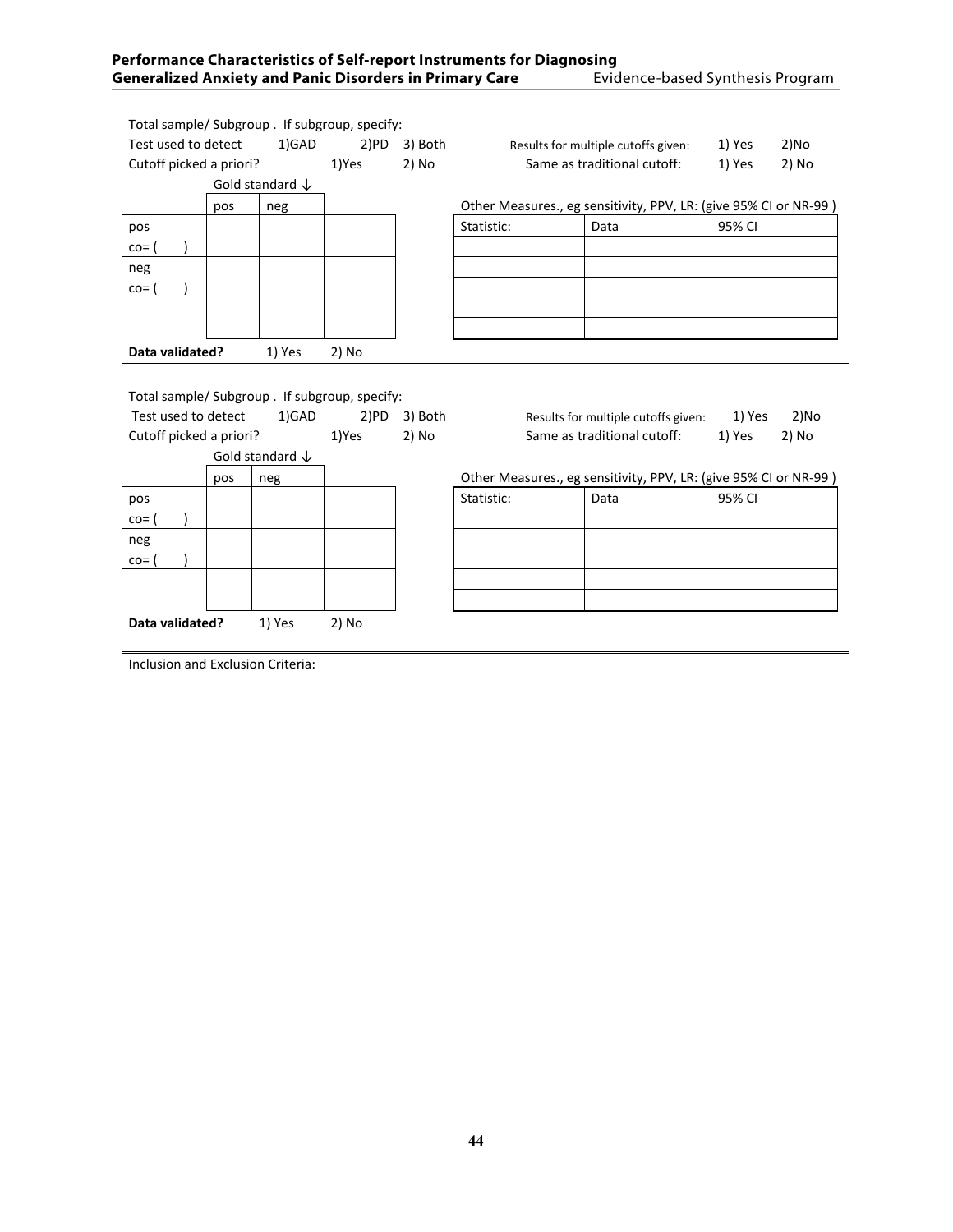# **APPENDIX E. Criteria Used in Quality Assessment**

QUADAS tool\* with modified item 12.

| Item |                                                                                                                                                                                                  |                    |                    | Yes No Unclear     |
|------|--------------------------------------------------------------------------------------------------------------------------------------------------------------------------------------------------|--------------------|--------------------|--------------------|
| 1.   | Was the spectrum of patients representative of the patients who will receive<br>the test in practice?                                                                                            | $\left( \ \right)$ | $\left( \ \right)$ | ( )                |
| 2.   | Were selection criteria clearly described?                                                                                                                                                       | $\left( \ \right)$ | $\left( \ \right)$ | ( )                |
| 3.   | Is the reference standard likely to correctly classify the target condition?                                                                                                                     | $\left( \ \right)$ | $\left( \ \right)$ | $\left( \ \right)$ |
| 4.   | Is the time period between reference standard and index test short enough to<br>be reasonably sure that the target condition did not change between the two<br>tests? (Yes if one month or less) | $\left( \ \right)$ | $\left( \ \right)$ | $\left( \ \right)$ |
| 5.   | Did the whole sample or a random selection of the sample, receive<br>verification using a reference standard of diagnosis?                                                                       | ( )                | $\left( \ \right)$ | ( )                |
| 6.   | Did patients receive the same reference standard regardless of the index test<br>result?                                                                                                         | $\left( \ \right)$ | $\left( \ \right)$ | ( )                |
| 7.   | Was the reference standard independent of the index test (i.e. the index test<br>did not form part of the reference standard)?                                                                   | ( )                | ( )                | ( )                |
| 8.   | Was the execution of the index test described in sufficient detail to permit<br>replication of the test?                                                                                         | ( )                | $\left( \ \right)$ | $\left( \ \right)$ |
| 9.   | Was the execution of the reference standard described in sufficient detail to<br>permit its replication?                                                                                         | $\left( \ \right)$ | $\left( \ \right)$ | ( )                |
|      | 10. Were the index test results interpreted without knowledge of the results of the<br>reference standard?                                                                                       | $\left( \ \right)$ | $\left( \ \right)$ | $\left( \ \right)$ |
|      | 11. Were the reference standard results interpreted without knowledge of the<br>results of the index test?                                                                                       | $\left( \ \right)$ | $\left( \ \right)$ | ( )                |
|      | 12. Was the cut off point for the test chosen a priori?                                                                                                                                          | ( )                | $\left( \ \right)$ | ( )                |
|      | 13. Were uninterpretable/intermediate test results including missing data<br>reported?                                                                                                           | ( )                | $\left( \ \right)$ | ( )                |
|      | 14. Were withdrawals from the study explained?                                                                                                                                                   | ( )                | ( )                | ( )                |

Whiting PF, Weswood ME, Rutjes AW, Reitsma JB, Bossuyt PN, Kleijnen J. Evaluation of QUADAS, a tool for the quality assessment of diagnostic accuracy studies. *BMC Med Res Methodol.* 2006;6:9.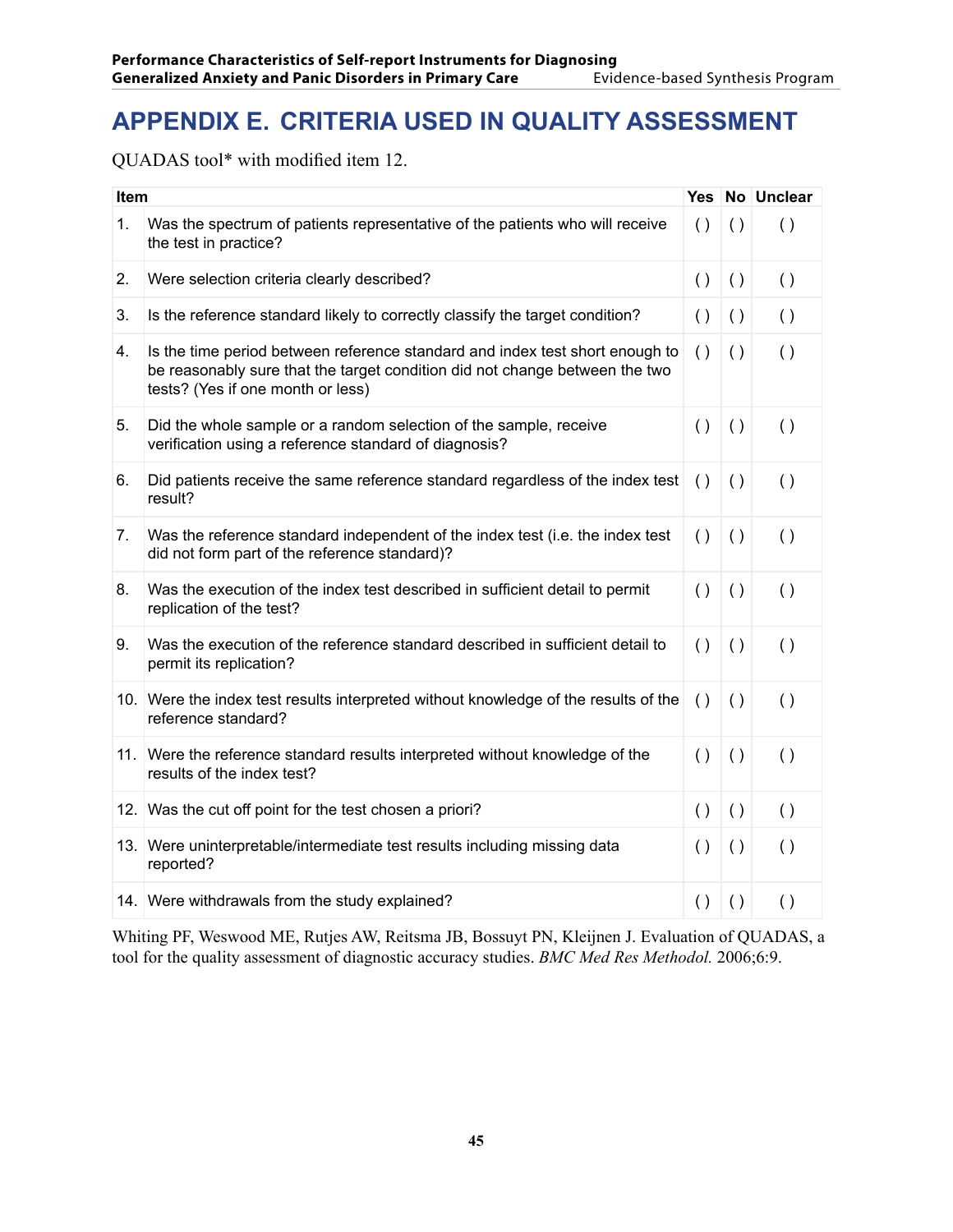## **APPENDIX F. Peer Review Comments/Author Responses**

| <b>Reviewer</b>                                                                       | <b>Comment</b>                                                                                                                                                                                                                                                                                                                                                                                                                                                                                                                                                                                                                                           | <b>Response</b>                                                                                                                                                                                                                                                         |  |  |  |  |
|---------------------------------------------------------------------------------------|----------------------------------------------------------------------------------------------------------------------------------------------------------------------------------------------------------------------------------------------------------------------------------------------------------------------------------------------------------------------------------------------------------------------------------------------------------------------------------------------------------------------------------------------------------------------------------------------------------------------------------------------------------|-------------------------------------------------------------------------------------------------------------------------------------------------------------------------------------------------------------------------------------------------------------------------|--|--|--|--|
| Question 1: Are the objectives, scope, and methods for this review clearly described? |                                                                                                                                                                                                                                                                                                                                                                                                                                                                                                                                                                                                                                                          |                                                                                                                                                                                                                                                                         |  |  |  |  |
|                                                                                       | Yes                                                                                                                                                                                                                                                                                                                                                                                                                                                                                                                                                                                                                                                      | Thank you.                                                                                                                                                                                                                                                              |  |  |  |  |
| $\overline{2}$                                                                        | Yes- The topic is important and is clearly justified in the introduction. The scope<br>is clearly described. I was a bit disappointed that the scope did not include<br>assessment of anxiety in the context of depression, given the high comorbidity. The<br>authors did an exceptional job of writing methods that were easy for this reader to<br>follow.                                                                                                                                                                                                                                                                                            | Thank you.<br>Including studies that assess the performance of anxiety<br>measures in patients with concurrent depression is an excellent<br>idea. We did not encounter any such studies conducted in<br>primary care settings. A future report could include a broader |  |  |  |  |
|                                                                                       |                                                                                                                                                                                                                                                                                                                                                                                                                                                                                                                                                                                                                                                          | range of settings that might include this population.                                                                                                                                                                                                                   |  |  |  |  |
| $\overline{3}$                                                                        | Yes - Methodology is clearly described and appropriate to the question asked.                                                                                                                                                                                                                                                                                                                                                                                                                                                                                                                                                                            | Thank you.                                                                                                                                                                                                                                                              |  |  |  |  |
| $\overline{4}$                                                                        | Yes- From these, we identified no recent systematic reviews and 12 observational<br>reports on 9 unique studies that addressed one of the key questions.<br>This sentence isn't clear to me; is it: 1) No systematic reviews; 2) 12 observational<br>reports; 3) 9 unique studies?                                                                                                                                                                                                                                                                                                                                                                       | We have changed this sentence to read "12 articles from 9<br>unique studies" to clarify that there were nine studies,<br>some of which had more than one resulting publication.                                                                                         |  |  |  |  |
| 5                                                                                     | Yes                                                                                                                                                                                                                                                                                                                                                                                                                                                                                                                                                                                                                                                      | Thank you.                                                                                                                                                                                                                                                              |  |  |  |  |
| 6                                                                                     | Yes- The objectives are clear-cut, and the review clarifies the potential and<br>considerable limitations of prior research on screening tools for GAD and panic<br>disorder.                                                                                                                                                                                                                                                                                                                                                                                                                                                                            | Thank you.                                                                                                                                                                                                                                                              |  |  |  |  |
|                                                                                       | This report is timely and of great importance. The authors correctly point out that<br>GAD and panic disorder are quite common mental illnesses in the VA population,<br>with considerable impairment in quality of life and physical and cognitive<br>health, and that treatments - SSRIs, other antidepressants, and CBT (all quite<br>implementable within the VA health care system) – are effective for these common<br>and typically undetected conditions. In my own opinion, the lack of detection of<br>these anxiety disorders within the health care system is one of the "low-hanging<br>fruit" in which to improve mental health treatment. |                                                                                                                                                                                                                                                                         |  |  |  |  |
| $7\overline{ }$                                                                       | No- See my comment below re: Page 8, Table 1 inclusion and exclusion criteria and                                                                                                                                                                                                                                                                                                                                                                                                                                                                                                                                                                        | Acknowledged                                                                                                                                                                                                                                                            |  |  |  |  |
|                                                                                       | how they relate to KQ1.<br>Question 2: Is there any indication of bias in our synthesis of the evidence?                                                                                                                                                                                                                                                                                                                                                                                                                                                                                                                                                 |                                                                                                                                                                                                                                                                         |  |  |  |  |
|                                                                                       | N <sub>0</sub>                                                                                                                                                                                                                                                                                                                                                                                                                                                                                                                                                                                                                                           | Acknowledged                                                                                                                                                                                                                                                            |  |  |  |  |
| 2                                                                                     | No- There is no evidence of bias in the data synthesis.                                                                                                                                                                                                                                                                                                                                                                                                                                                                                                                                                                                                  | Thank you.                                                                                                                                                                                                                                                              |  |  |  |  |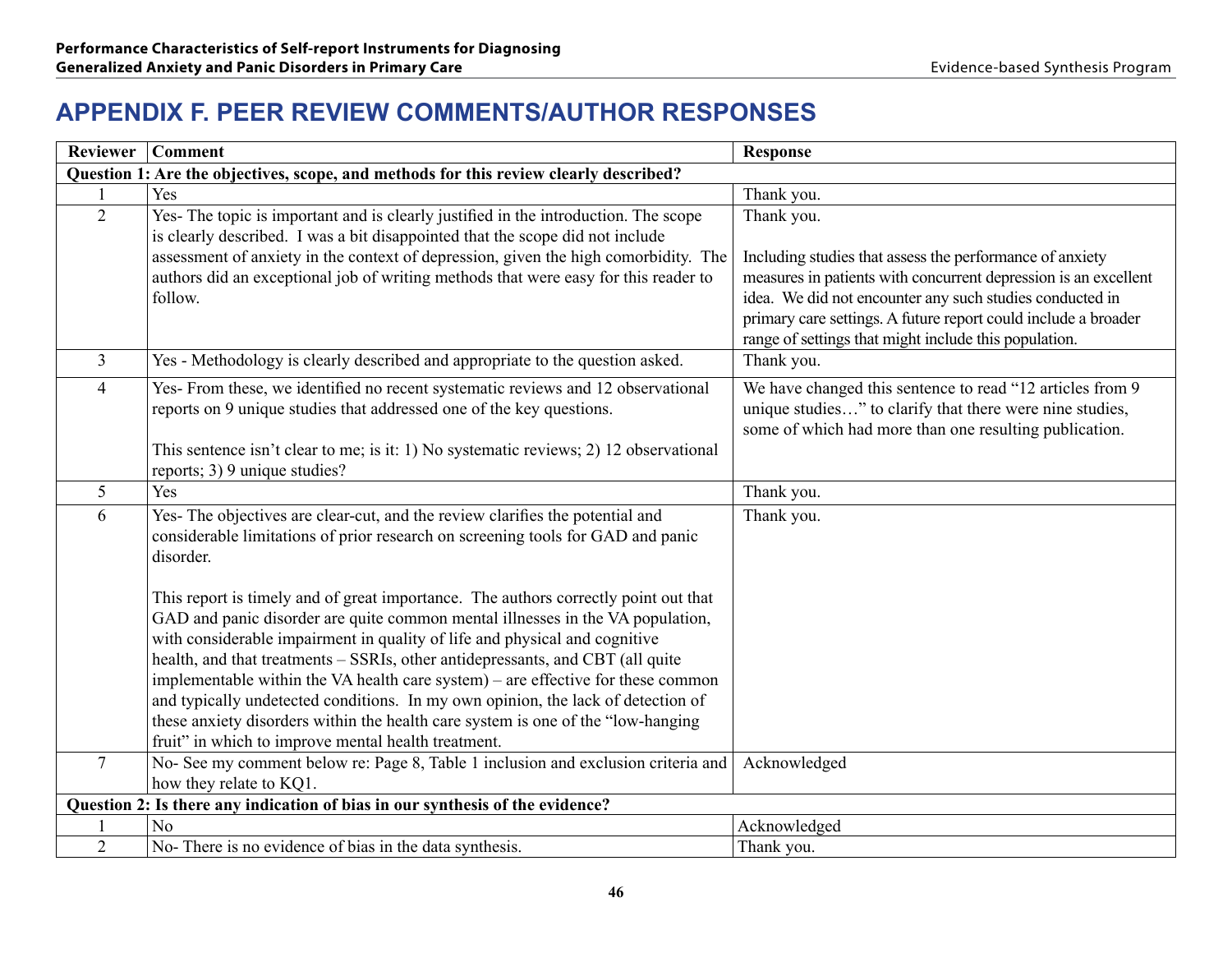| <b>Reviewer</b> | <b>Comment</b>                                                                                                                                                                                                                                                                                                                                                                                                                                                                                                                                                                                                | <b>Response</b>                                                                                                                                                                                                                                                                                                                                                                                        |
|-----------------|---------------------------------------------------------------------------------------------------------------------------------------------------------------------------------------------------------------------------------------------------------------------------------------------------------------------------------------------------------------------------------------------------------------------------------------------------------------------------------------------------------------------------------------------------------------------------------------------------------------|--------------------------------------------------------------------------------------------------------------------------------------------------------------------------------------------------------------------------------------------------------------------------------------------------------------------------------------------------------------------------------------------------------|
| $\overline{3}$  | No-Authors' disclosures indicate no overt bias. In selecting articles, they did<br>exclude non-English-language measures and articles, possibly excluding high-<br>quality studies, though it is true the excluded studies would likely have been<br>less applicable to the VHA population. As the authors point out, there is some<br>possibility of publication bias, as there is no trials register for diagnostic studies;<br>inasmuch as possible, the search strategy was thorough and comprehensive.                                                                                                   | Unfortunately, our resource limitations do not permit<br>bilingual staff or translation services. Since foreign language<br>publications often deal with foreign language questionnaires<br>and this report was written to serve a Veteran population in<br>the United States, we do not think we have missed many<br>pertinent articles. We acknowledge the language limitation<br>in the discussion. |
| $\overline{4}$  | N <sub>0</sub>                                                                                                                                                                                                                                                                                                                                                                                                                                                                                                                                                                                                | Acknowledged                                                                                                                                                                                                                                                                                                                                                                                           |
| 5               | N <sub>0</sub>                                                                                                                                                                                                                                                                                                                                                                                                                                                                                                                                                                                                | Acknowledged                                                                                                                                                                                                                                                                                                                                                                                           |
| 6               | Yes-None                                                                                                                                                                                                                                                                                                                                                                                                                                                                                                                                                                                                      | Thank you.                                                                                                                                                                                                                                                                                                                                                                                             |
| $\overline{7}$  | No                                                                                                                                                                                                                                                                                                                                                                                                                                                                                                                                                                                                            | Acknowledged                                                                                                                                                                                                                                                                                                                                                                                           |
|                 | Question 3: Are there any studies of interest to the VA that we have overlooked?                                                                                                                                                                                                                                                                                                                                                                                                                                                                                                                              |                                                                                                                                                                                                                                                                                                                                                                                                        |
|                 | N <sub>0</sub>                                                                                                                                                                                                                                                                                                                                                                                                                                                                                                                                                                                                | Acknowledged                                                                                                                                                                                                                                                                                                                                                                                           |
| $\overline{2}$  | No, I performed a separate search, particularly looking for anxiety assessment in<br>the elderly, and I could find no studies that were not already included.                                                                                                                                                                                                                                                                                                                                                                                                                                                 | Thank you for checking our work! We are glad we did not<br>miss key studies.                                                                                                                                                                                                                                                                                                                           |
| $\overline{3}$  | Yes- Non-English language articles (these studies were excluded).                                                                                                                                                                                                                                                                                                                                                                                                                                                                                                                                             | Unfortunately, our resource limitations do not permit<br>bilingual staff or translation services. Since foreign language<br>publications often deal with foreign language questionnaires<br>and this report was written to serve a Veteran population in<br>the United States, we do not think we have missed many<br>pertinent articles. We acknowledge the language limitation<br>in the discussion. |
| $\overline{4}$  | N <sub>0</sub>                                                                                                                                                                                                                                                                                                                                                                                                                                                                                                                                                                                                | Acknowledged                                                                                                                                                                                                                                                                                                                                                                                           |
| 5               | No- Search strategy documented in report appears thorough.                                                                                                                                                                                                                                                                                                                                                                                                                                                                                                                                                    | Thank you.                                                                                                                                                                                                                                                                                                                                                                                             |
| 6               | Yes. The DSM-V workgroup on late-life anxiety disorders has recently published<br>a review of the difficulties of detecting anxiety disorders in older adults. Within<br>this review are some potentially helpful recommendations for improving the<br>characteristics of screening and diagnostic measures for this difficult to assess<br>population (due to insight and memory problems). The citation is Mohlman et al,<br>International Journal of Geriatric Psychiatry. If it is not yet available, you could<br>get it directly from the 1st author, Jan Mohlman, Ph.D., jmohlman@rci.rutgers.<br>edu. | Thank you for this suggestion. We have cited this article in<br>our discussion.                                                                                                                                                                                                                                                                                                                        |
| $\overline{7}$  | N <sub>0</sub>                                                                                                                                                                                                                                                                                                                                                                                                                                                                                                                                                                                                | Acknowledged                                                                                                                                                                                                                                                                                                                                                                                           |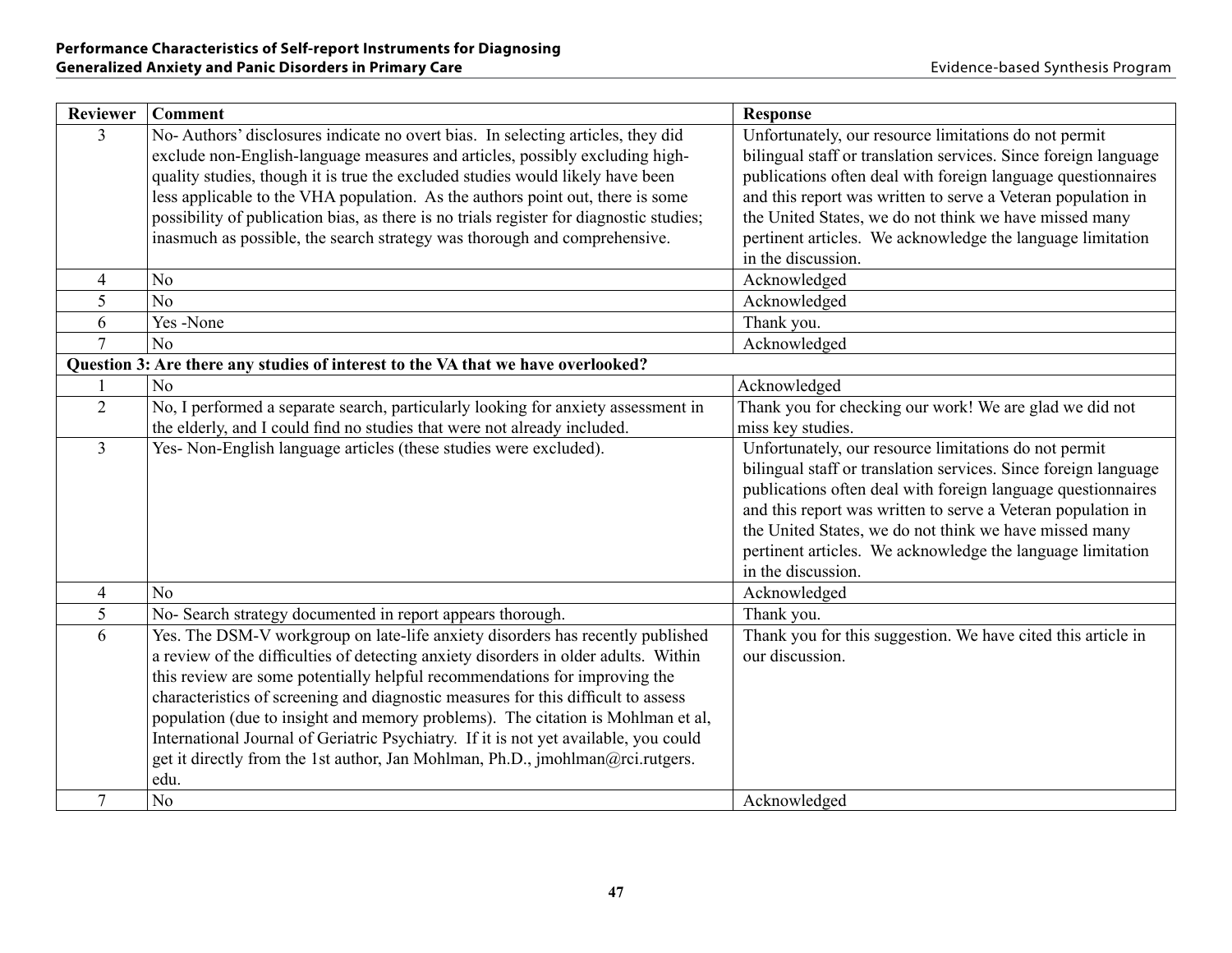| <b>Reviewer</b> | <b>Comment</b>                                                                                                                                                                                                                                                                                                                                                                                                                                                                                                                                                                                                                                                                                                                                                                                                                                                   | <b>Response</b>                                                                                                                                                                                                                                                                                                                                                                                                                                                                                                                                                                                                           |  |  |
|-----------------|------------------------------------------------------------------------------------------------------------------------------------------------------------------------------------------------------------------------------------------------------------------------------------------------------------------------------------------------------------------------------------------------------------------------------------------------------------------------------------------------------------------------------------------------------------------------------------------------------------------------------------------------------------------------------------------------------------------------------------------------------------------------------------------------------------------------------------------------------------------|---------------------------------------------------------------------------------------------------------------------------------------------------------------------------------------------------------------------------------------------------------------------------------------------------------------------------------------------------------------------------------------------------------------------------------------------------------------------------------------------------------------------------------------------------------------------------------------------------------------------------|--|--|
|                 | Question 4: Are there any clinical performance measures, programs, quality improvement measures, patient care services, or conferences that will be                                                                                                                                                                                                                                                                                                                                                                                                                                                                                                                                                                                                                                                                                                              |                                                                                                                                                                                                                                                                                                                                                                                                                                                                                                                                                                                                                           |  |  |
|                 | directly affected by this report? If so, please provide detail.                                                                                                                                                                                                                                                                                                                                                                                                                                                                                                                                                                                                                                                                                                                                                                                                  |                                                                                                                                                                                                                                                                                                                                                                                                                                                                                                                                                                                                                           |  |  |
|                 | PACT and associated programs (e.g., primary care-mental health integration) are<br>directly relevant to these results. Casefinding, identification of comorbid anxiety<br>disorders, and tracking treatment progress (i.e., measurement-based care) are<br>important activities for these programs.                                                                                                                                                                                                                                                                                                                                                                                                                                                                                                                                                              | We have revised the discussion to identify specific programs<br>(e.g. PACT, primary care-mental health integration) that<br>may want to the recommended instruments. As none of<br>the instruments have been tested for response to change,<br>we think it is too early to implement them for monitoring<br>treatment response.                                                                                                                                                                                                                                                                                           |  |  |
| $\overline{2}$  | Given the review did not find one measure superior to others, it is not clear that this<br>report will effect an immediate change in these areas. The report does highlight the<br>need for future research on outcomes of anxiety screening.                                                                                                                                                                                                                                                                                                                                                                                                                                                                                                                                                                                                                    | Based on feasibility and performance characteristics, we<br>identified and recommended the most promising instruments.<br>We have noted the need for further research on the effects of<br>routine screening for anxiety disorders.                                                                                                                                                                                                                                                                                                                                                                                       |  |  |
| $\overline{3}$  | No comment                                                                                                                                                                                                                                                                                                                                                                                                                                                                                                                                                                                                                                                                                                                                                                                                                                                       | Acknowledged                                                                                                                                                                                                                                                                                                                                                                                                                                                                                                                                                                                                              |  |  |
| $\overline{4}$  | Not aware of any                                                                                                                                                                                                                                                                                                                                                                                                                                                                                                                                                                                                                                                                                                                                                                                                                                                 | Acknowledged                                                                                                                                                                                                                                                                                                                                                                                                                                                                                                                                                                                                              |  |  |
| 5               | No. Report does not appear to recommend any additions to VA services at this time.<br>However, report makes no practical recommendations so this question is hard to<br>answer.                                                                                                                                                                                                                                                                                                                                                                                                                                                                                                                                                                                                                                                                                  | We have revised the report to make more explicit<br>recommendations, including a summary table of<br>recommendations.                                                                                                                                                                                                                                                                                                                                                                                                                                                                                                     |  |  |
| 6               | I am insufficiently familiar with the VA programs to fully answer this, but it appears<br>that the key conclusion from this report is that there is insufficient evidence regarding<br>the value of existing screening methods for these disorders in VA settings (especially<br>primary care). The logical conclusion would be to recommend to the VA HSR&D<br>that a funding opportunity be made to create and test screening methods.                                                                                                                                                                                                                                                                                                                                                                                                                         | Thank you for your comment. We are assured that the report<br>will be widely disseminated within the VA system. We have<br>also included a specific recommendation for VA R&D to<br>consider supporting studies on anxiety measures and anxiety<br>screening.                                                                                                                                                                                                                                                                                                                                                             |  |  |
| $\overline{7}$  | No comment                                                                                                                                                                                                                                                                                                                                                                                                                                                                                                                                                                                                                                                                                                                                                                                                                                                       | Acknowledged                                                                                                                                                                                                                                                                                                                                                                                                                                                                                                                                                                                                              |  |  |
|                 | Question 5: Please provide any recommendations on how this report can be revised to more directly address or assist implementation needs.                                                                                                                                                                                                                                                                                                                                                                                                                                                                                                                                                                                                                                                                                                                        |                                                                                                                                                                                                                                                                                                                                                                                                                                                                                                                                                                                                                           |  |  |
|                 | While the immediate and explicit aims of the report are specifically framed and<br>very nicely accomplished, addition or further discussion of three issues could be<br>made in several places (namely, framing the questions up front, recommending<br>future research directions, and suggesting implementation needs) to further enhance<br>the utility of this report or inform future work. Specifically, these three issues are:<br>1) the known or unknown science and the advisability on a practical level of using<br>measures for following treatment progress in addition to casefinding; 2) the role<br>of phone administration in future research; and 3) advice for implementation or<br>research on the best clinical or population contexts for using these instruments for<br>efficient and effective casefinding in general medical settings. | This is a very good point and idea. Our review did not<br>1)<br>specifically address the advisability of measurement-<br>based care but we cite two anxiety care management<br>studies that used this approach with positive results.<br>This is also a very good point, and we have amended<br>2)<br>the report to address it to a limited degree in the<br>Recommendation for Future Research section as well as<br>in the Summary of Recommendations.<br>We revised the discussion to comment on current<br>3)<br>recommended uses and the research on the performance<br>of anxiety measures in specific populations. |  |  |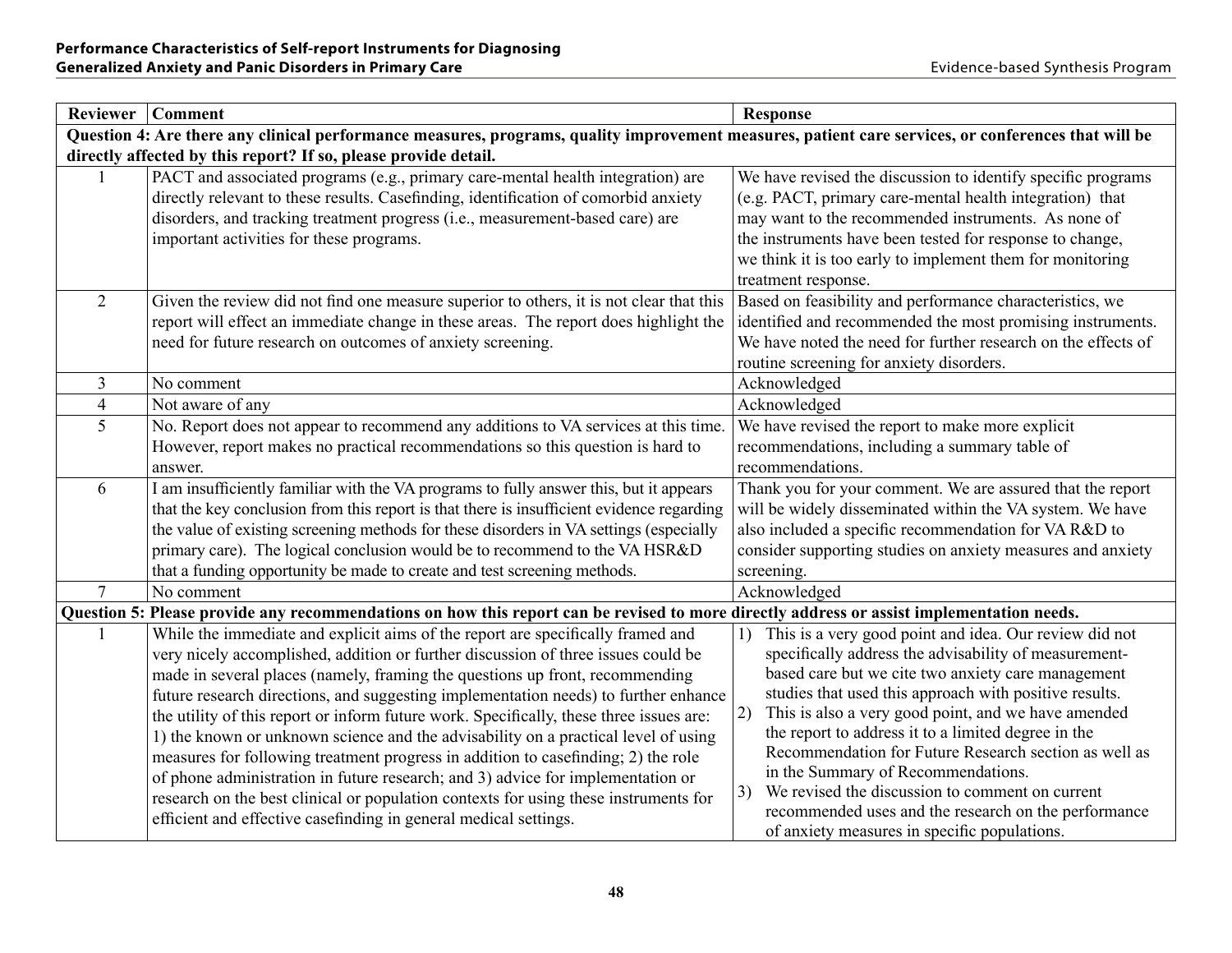| <b>Reviewer</b> | <b>Comment</b>                                                                         | <b>Response</b>                                               |
|-----------------|----------------------------------------------------------------------------------------|---------------------------------------------------------------|
| $\overline{2}$  | As indicated above, the report might include some comment about screening for          | We discussed the potential for change in performance in       |
|                 | anxiety among depressives and comorbidity of these illnesses.                          | individuals with depressive or medical illness. In addition,  |
|                 |                                                                                        | we commented on applicability to specific VA programs.        |
| $\overline{3}$  | Given the important contribution of untreated mental illness to overall healthcare     | We agree that such an algorithm would be highly useful        |
|                 | utilization and cost, reasonably effective and feasible diagnostic screening tools for | if the policy implementation experts at the VA decide to      |
|                 | patient self-administration in the medical setting could have an impact on overall     | start routine screening for anxiety disorders in primary care |
|                 | health as well as healthcare expenditures. Use of screening tools for GAD and PD       | venues.                                                       |
|                 | in primary care clinics may be an important first step; an algorithm for "what to do   |                                                               |
|                 | if the patient screens positive" might be helpful in encouraging implementation of a   |                                                               |
|                 | screening program.                                                                     |                                                               |
| $\overline{4}$  | The report states: Patients referred to the integrated-care programs are also screened | The original call for proposals to establish mental health-   |
|                 | for comorbid conditions, including anxiety disorders.                                  | primary care programs specified routine screening for anxiety |
|                 | I'm not aware of screening for comorbid conditions including anxiety disorders         | disorders. However, these data are not being collected        |
|                 | in integrated care programs. If this were being done, it seems like we might have      | routinely at a national level. We will promote our report to  |
|                 | internal data to draw on or would have some information on what screening tools        | the MH-PC program.                                            |
|                 | are being used.                                                                        |                                                               |
| 5               | The methodology is sound and the evidence appears clear. The conclusions are           | Thank you. We revised the report to offer more practical      |
|                 | theoretical and do not appear to provide any practical recommendations (e.g., that     | recommendations, including the need for research to           |
|                 | none of the measures examined should be implemented, that VA should devote             | inform the effects of screening in primary care. Making       |
|                 | funds to developing and researching new screening instruments, etc.). Also, it is      | recommendations for VA policy-such as care for patients       |
|                 | unclear whether the overall VA policy will be to manage GAD and PD in primary          | in primary care versus mental health settings—is beyond the   |
|                 | care (hence necessitating a diagnostic instrument) or refer positive screens to        | scope of the report.                                          |
|                 | Mental Health for more accurate diagnosis (which would necessitate only a brief        |                                                               |
|                 | screen, similar to the brief screenings VA uses now in primary care).                  |                                                               |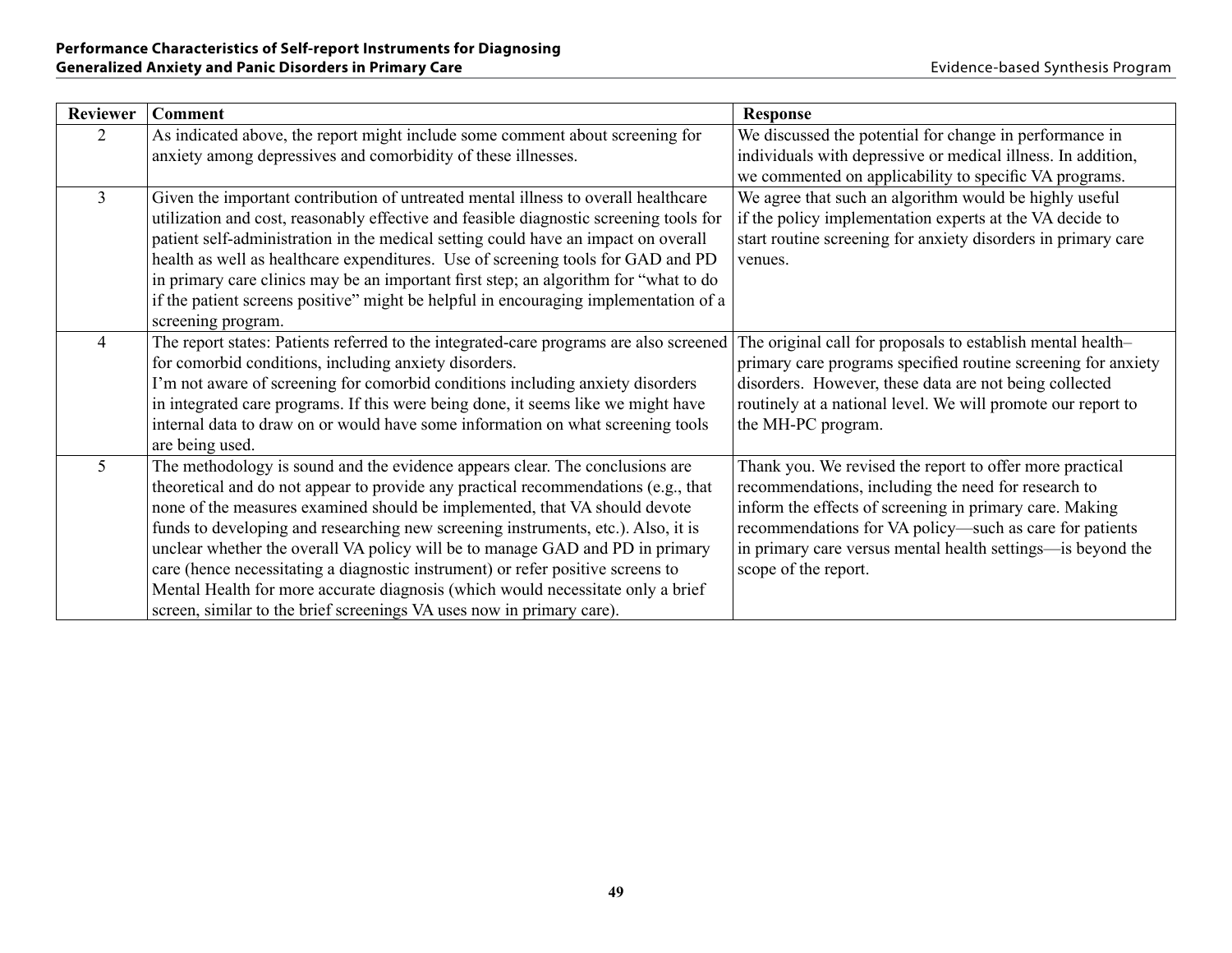| <b>Reviewer</b> | <b>Comment</b>                                                                                                                                                                                                                                                                                                                                                                                                                                                           | <b>Response</b>                                                                                                                                                                                                                                                                                                                                                                                                                                                              |
|-----------------|--------------------------------------------------------------------------------------------------------------------------------------------------------------------------------------------------------------------------------------------------------------------------------------------------------------------------------------------------------------------------------------------------------------------------------------------------------------------------|------------------------------------------------------------------------------------------------------------------------------------------------------------------------------------------------------------------------------------------------------------------------------------------------------------------------------------------------------------------------------------------------------------------------------------------------------------------------------|
| 6               | I have several comments. My apologies if some of these go beyond the stated<br>purpose of the expert review:                                                                                                                                                                                                                                                                                                                                                             |                                                                                                                                                                                                                                                                                                                                                                                                                                                                              |
|                 | It is likely that a screening instrument will need to do more than simply detect<br>anxiety. It will need to diagnose and track the severity of these disorders, as<br>providers in the VA system (other than psychologists) will not have the time, ability,<br>or inclination to do these.                                                                                                                                                                             | We agree that tracking responsiveness to change is an<br>important attribute of a good screening instrument. However,<br>the instruments included in the review have not been evaluated<br>for sensitivity to change. Therefore, we included this as a<br>recommendation for future research and have highlighted it<br>again in the Summary of Recommendations section.                                                                                                     |
|                 | My understanding is that the VA health care system has a lot of older adults. A<br>particular focus is needed on whether the screening instruments would have<br>adequate ability to detect anxiety disorders in this age group. Older adults are<br>notoriously difficult to screen for and diagnose anxiety disorders, given memory<br>and insight issues, among others.                                                                                               | The reviewer is correct in that the VA does have a lot of older<br>adults in whom detection of anxiety disorders is challenging.<br>We have amended the Recommendations for Future Research<br>section of the report to highlight this point. We agree that<br>changes in the diagnostic criteria can affect the performance<br>of an instrument that has been validated using a different<br>version of the DSM. This has been addressed Summary and<br>Discussion section. |
|                 | Another comment is that the report does not seem to be taking the changes in these<br>disorders with DSM-V into account. For example, will the GAD-7 still be relevant<br>once GAD is revised into a disorder that more reflects the core concept of worry<br>(and less the associated symptoms)?                                                                                                                                                                        | The potential changes in the diagnosis of anxiety disorders<br>resulting from the current discussions about diagnostic<br>boundaries are pertinent. We have addressed the specificity<br>of scales under development in the Recommendations for<br>Future Research section.                                                                                                                                                                                                  |
|                 | Along this same line, there is increasingly a move to question the diagnostic<br>boundaries of these disorders and instead focus on (in the case of anxiety disorders)<br>core dimensions of pathological anxiety such as distress and avoidance. As a<br>concrete example of this issue, wouldn't the VA be better off with an instrument<br>that detected not only GAD but also "anxiety disorder NOS" in the context of<br>substance abuse?                           | We have added a brief comment on the issue of developing<br>and evaluating scales that detect general anxiety versus those<br>that assess for specific disorders. There are tradeoffs for each<br>decision.                                                                                                                                                                                                                                                                  |
|                 | Finally, might the reviewers want to consider the PROMIS anxiety item banks in<br>their review? To my knowledge, these have not been used in exactly the way the<br>reviewers are examining, but they have been the most extensively psychometrically<br>tested items for measuring anxiety symptoms. I've reviewed them in the past, and<br>many of the items appear quite good – very effective at assessing both the presence<br>and severity of pathological anxiety | Thank you for this suggestion. We contacted one of the<br>investigators regarding the PROMIS scales and also<br>reviewed their Web site. We also conducted a literature<br>search for the PROMIS anxiety scale. It appears that the<br>scale has not yet been validated in a primary care sample<br>and, therefore, could not be included in this report.                                                                                                                    |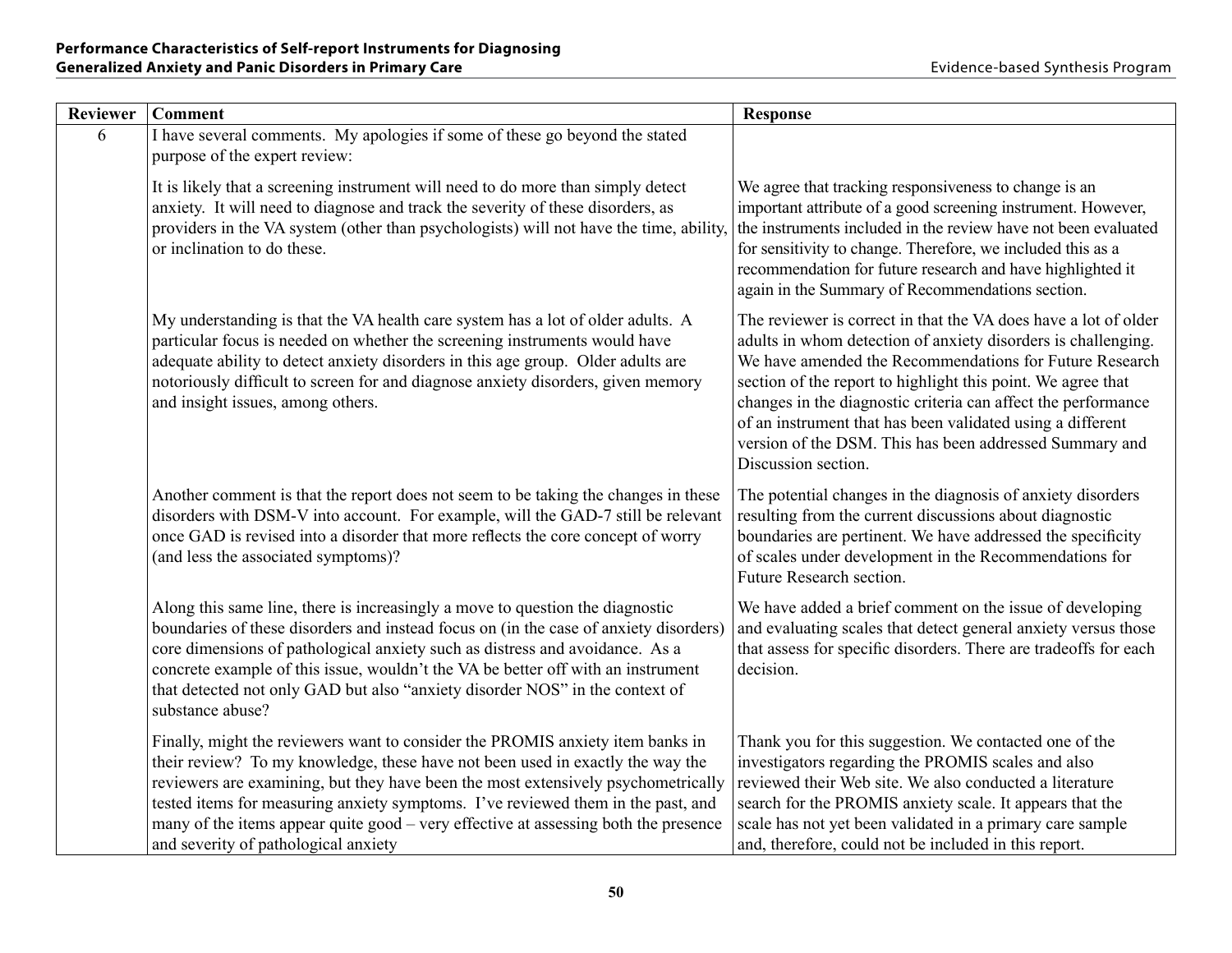| <b>Reviewer</b> | <b>Comment</b>                                                                                                                                                                                                                                                                                                                                                                                     | <b>Response</b>                                                                                                                                                                                                                                                                            |
|-----------------|----------------------------------------------------------------------------------------------------------------------------------------------------------------------------------------------------------------------------------------------------------------------------------------------------------------------------------------------------------------------------------------------------|--------------------------------------------------------------------------------------------------------------------------------------------------------------------------------------------------------------------------------------------------------------------------------------------|
| $\overline{7}$  | Discussion/conclusion sections: Include more of a discussion of implementation<br>within VA settings. You provide a brief discussion of parallels with the PHQ-9<br>for depression, and expanding this discussion related to how the recommended<br>screening tools could be implemented within VA settings could be helpful for policy<br>makers and providers who will make use of the findings. | We have added our recommendations for current<br>implementation, limited to case-finding and a recommendation<br>for research to address systematic screening.                                                                                                                             |
|                 | Are there any recommendations for universal screening?                                                                                                                                                                                                                                                                                                                                             | USPTF does not have a current recommendation on routine<br>anxiety screening, and we have specifically noted the lack<br>of a recommendation. We did not conduct a systematic<br>review of the effect of anxiety screening; however, this is an<br>important question for future research. |
|                 | Should certain tools be included in CPRS and administered to certain populations at<br>certain intervals?                                                                                                                                                                                                                                                                                          | This is a good suggestion, and we have recommended that<br>the most promising tools be added to the MH assistant.                                                                                                                                                                          |
|                 | Question 6: Please provide us with contact details of any additional individuals/stakeholders who should be made aware of this report.                                                                                                                                                                                                                                                             |                                                                                                                                                                                                                                                                                            |
|                 | <b>Andy Pomerantz</b>                                                                                                                                                                                                                                                                                                                                                                              | Thank you, we will make sure Dr. Pomerantz is aware of our<br>report.                                                                                                                                                                                                                      |
| $\overline{2}$  | It may help to send this to Dr. Eric Lenze at Washington University, who is an<br>expert on anxiety in the elderly. His email is lenzee@wustl.edu                                                                                                                                                                                                                                                  | Thank you. The report will be disseminated broadly.                                                                                                                                                                                                                                        |
| $\overline{3}$  | As with all integrative (medical / mental health) work, this is important information<br>for anyone involved in healthcare policy and reform.                                                                                                                                                                                                                                                      | Thank you.                                                                                                                                                                                                                                                                                 |
| $\overline{4}$  | No comment                                                                                                                                                                                                                                                                                                                                                                                         | Acknowledged                                                                                                                                                                                                                                                                               |
| 5               | None that I can think of.                                                                                                                                                                                                                                                                                                                                                                          | Acknowledged                                                                                                                                                                                                                                                                               |
| 6               | The individuals cited above would be a good start.                                                                                                                                                                                                                                                                                                                                                 | Acknowledged                                                                                                                                                                                                                                                                               |
| $\overline{7}$  | Use of the indicated screening tools should be implemented. This could be done at<br>the national level through central office, or at the VISN or Chief of mental health<br>level. The office(s) responsible for implementation should be made aware of this<br>report.                                                                                                                            | Acknowledged. We are assured that the report will be widely<br>circulated inside the VA system.                                                                                                                                                                                            |
|                 | Question 7: Please write additional suggestions or comments below. If applicable, please indicate the page and line numbers from the draft report.                                                                                                                                                                                                                                                 |                                                                                                                                                                                                                                                                                            |
|                 | No Comment                                                                                                                                                                                                                                                                                                                                                                                         | Acknowledged                                                                                                                                                                                                                                                                               |
| $\overline{2}$  | A very well written report                                                                                                                                                                                                                                                                                                                                                                         | Thank you.                                                                                                                                                                                                                                                                                 |
| $\overline{3}$  | No Comment                                                                                                                                                                                                                                                                                                                                                                                         | Acknowledged                                                                                                                                                                                                                                                                               |
| $\overline{4}$  | No Comment                                                                                                                                                                                                                                                                                                                                                                                         | Acknowledged                                                                                                                                                                                                                                                                               |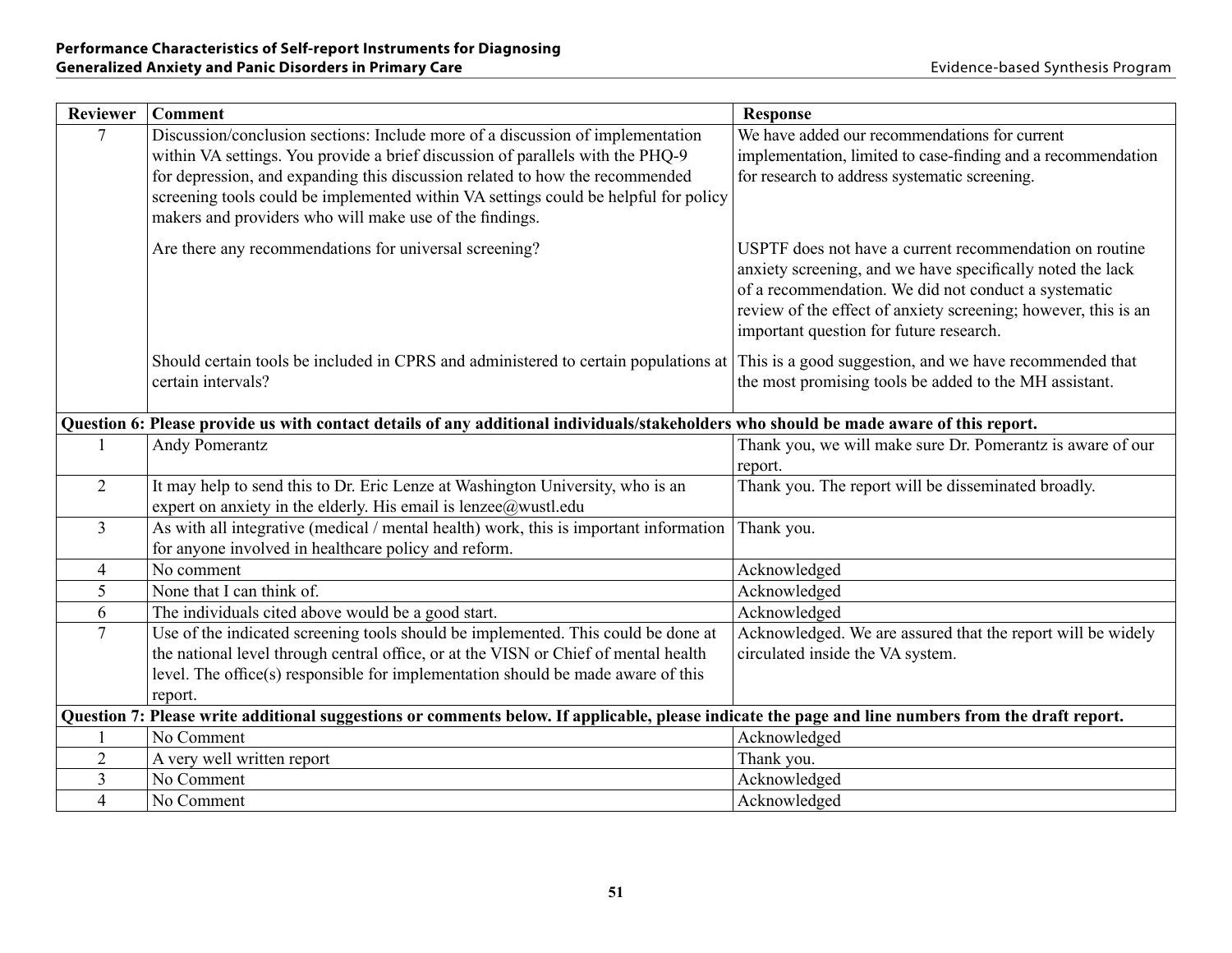| <b>Reviewer</b> | <b>Comment</b>                                                                                                                                                                                                                                                                                                                                                                                                                                                                                                                                                                                                                                                                                                                                                                                                                                                                                                                                                                                                                                                                                       | <b>Response</b>                                                                                                           |
|-----------------|------------------------------------------------------------------------------------------------------------------------------------------------------------------------------------------------------------------------------------------------------------------------------------------------------------------------------------------------------------------------------------------------------------------------------------------------------------------------------------------------------------------------------------------------------------------------------------------------------------------------------------------------------------------------------------------------------------------------------------------------------------------------------------------------------------------------------------------------------------------------------------------------------------------------------------------------------------------------------------------------------------------------------------------------------------------------------------------------------|---------------------------------------------------------------------------------------------------------------------------|
| 5               | As noted in comments from item 5 above, some consideration should be given                                                                                                                                                                                                                                                                                                                                                                                                                                                                                                                                                                                                                                                                                                                                                                                                                                                                                                                                                                                                                           | We agree that the setting in which an instrument is                                                                       |
|                 | to the context in which this literature examination is taking place (i.e., VA setting                                                                                                                                                                                                                                                                                                                                                                                                                                                                                                                                                                                                                                                                                                                                                                                                                                                                                                                                                                                                                | administered is important. Though we would have liked to                                                                  |
|                 | versus community facility), and there should be some mention of possible ways that                                                                                                                                                                                                                                                                                                                                                                                                                                                                                                                                                                                                                                                                                                                                                                                                                                                                                                                                                                                                                   | have included studies done in the VA, we did not identify                                                                 |
|                 | screening instruments could be used (e.g., whether positive screens will be assessed<br>further and treated by PC personnel, whether they will be walked over to integrated                                                                                                                                                                                                                                                                                                                                                                                                                                                                                                                                                                                                                                                                                                                                                                                                                                                                                                                          | any and have suggested this as a recommendation for future<br>research. Subsequent treatment and referral of patients who |
|                 | MH in PC, whether they will be referred to MH), as this would affect the type of                                                                                                                                                                                                                                                                                                                                                                                                                                                                                                                                                                                                                                                                                                                                                                                                                                                                                                                                                                                                                     | screen positive is important; however, it was beyond the                                                                  |
|                 | instrument that could be developed and researched.                                                                                                                                                                                                                                                                                                                                                                                                                                                                                                                                                                                                                                                                                                                                                                                                                                                                                                                                                                                                                                                   | scope of this review.                                                                                                     |
| 6               | Nice, well-written and well thought out report. I enjoyed reading it.                                                                                                                                                                                                                                                                                                                                                                                                                                                                                                                                                                                                                                                                                                                                                                                                                                                                                                                                                                                                                                | Thank you.                                                                                                                |
| $\overline{7}$  | Page 1, paragraph 1: Provide citations for introductory paragraph.                                                                                                                                                                                                                                                                                                                                                                                                                                                                                                                                                                                                                                                                                                                                                                                                                                                                                                                                                                                                                                   | We have added citations.                                                                                                  |
|                 | Page 1, paragraph 1: Often is stated twice in the last sentence. Change last "often"<br>to frequently.                                                                                                                                                                                                                                                                                                                                                                                                                                                                                                                                                                                                                                                                                                                                                                                                                                                                                                                                                                                               | We have made this change.                                                                                                 |
|                 | Page 2, paragraph 3: should be "detailed review of" (not review on).                                                                                                                                                                                                                                                                                                                                                                                                                                                                                                                                                                                                                                                                                                                                                                                                                                                                                                                                                                                                                                 | We have made this change.                                                                                                 |
|                 | Page 8, Table 1: Inclusion/exclusion criteria related to population is unclear given<br>KQ1 and the analytic framework described throughout the report. It is unclear<br>whether "somatic symptoms" referred to in the KQ1 and analytic framework is the<br>same population as is described in this table.                                                                                                                                                                                                                                                                                                                                                                                                                                                                                                                                                                                                                                                                                                                                                                                           | We have added text in the Methods section to clarify this<br>further and have changed the wording in the table.           |
|                 | Elsewhere (e.g., page 2, paragraph 5) you refer to patients in primary care settings.<br>Clarify exactly which populations and settings were included and excluded from this<br>report and use consistent terminology throughout the report (e.g., Included studies were<br>all conducted in primary care settings with patients who (a) presented with somatic<br>symptom(s) and (b) did not have a preexisting mental health diagnosis, hereafter<br>referred to as "primary care patients with somatic symptoms"). In the introduction<br>on page 6 you end with a description of you population (primary care settings), yet<br>there should be clarification related to the presence of somatic symptoms and lack of<br>preexisting mental health diagnosis. This is confusing because earlier in the paragraph<br>you refer to the need for anxiety disorder screening tools and make reference to the<br>likelihood that these disorders are present in populations with other mental illnesses—<br>please clarify whether or not these populations are included in the scope of this report. | This has been clarified in the Results section.                                                                           |
|                 | Also, the inclusion/exclusion criteria include non-primary care settings in the<br>"setting" row—perhaps clarification that all these settings were included, however<br>only primary care setting studies were found.                                                                                                                                                                                                                                                                                                                                                                                                                                                                                                                                                                                                                                                                                                                                                                                                                                                                               | Thank you.                                                                                                                |